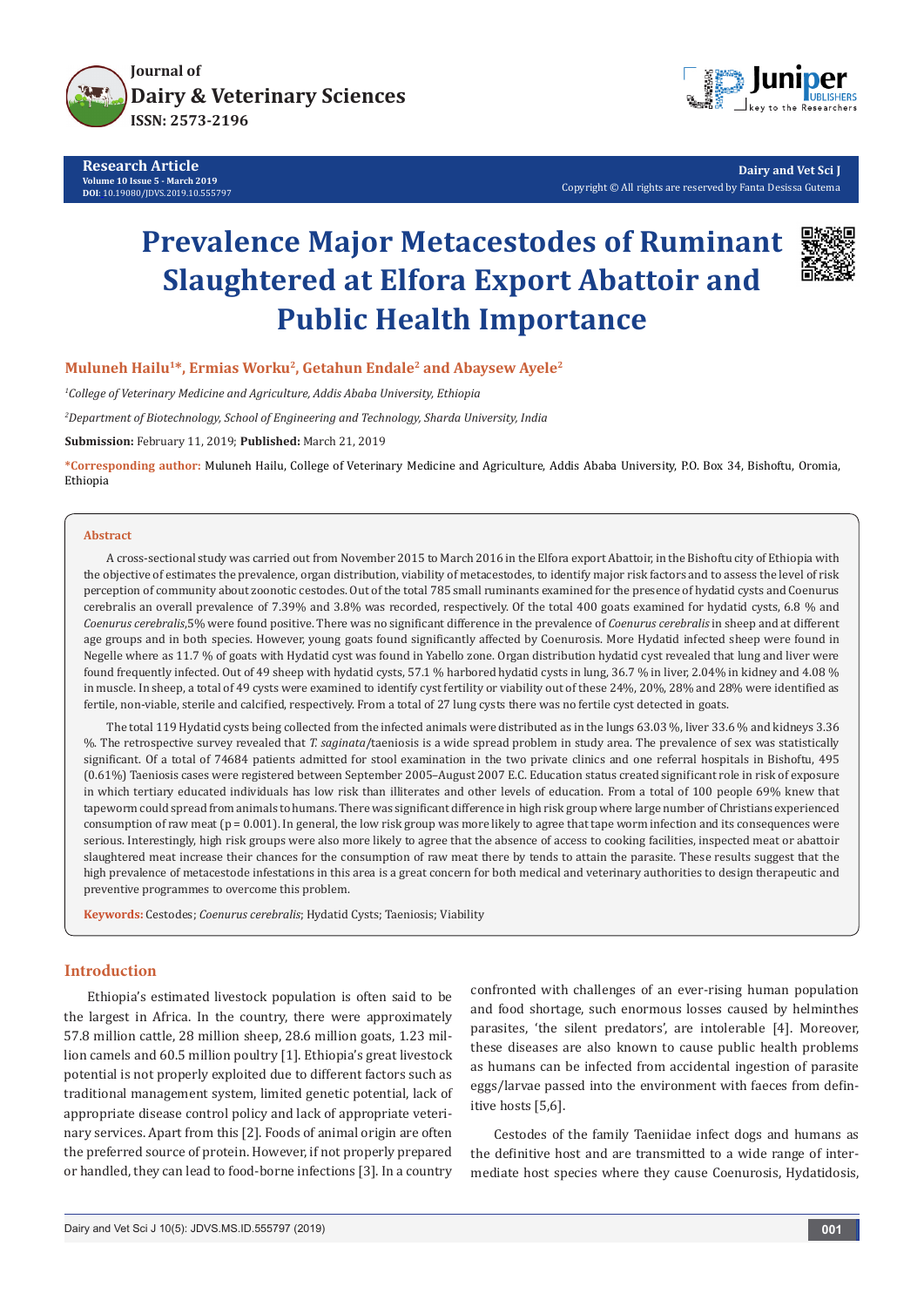and Cysticercosis, respectively. Infestations with the larval stage of some species of *Taenia* are not only of public health importance, but also of veterinary significance because they cause economic losses due to condemnation of infected offal or meat [7]. The infestation may lead to lower production and even death of the animals in cases of heavy infestations [8]. Hydatidosis and Taeniosis are parasitic zoonoses that present major public health problems in lower income countries and some industrialized countries [7,9-11]. The prevalence is considered to be higher in developing countries because of poor sanitation, traditional cattle husbandry systems and inadequate meat inspection facilities [11,12]. As a result, the quality of human life, the aesthetic value of meat and the trading of meat and offal are compromised [11,13].

Hydatid cyst is the metacestodes of the tapeworm *Echinococcus granulosus*. Adult worms have been reported to be found in small intestines of dogs and wild carnivores like the wolf and fox. Infested carnivores eliminate eggs with their faeces. Herbivores (intermediate host) become infested with the eggs on account of having fed on contaminated pastures [14]. Man is infected incidentally up on ingestion of infective eggs in contaminated water, vegetables and other food or through direct contact with dog. Possible intermediate hosts for *Cysticercus cerebralis* are sheep and goats, for *cysticercus bovis* are cattle and buffalo, and for hydatid cysts, domestic ungulates and man act as an intermediate host [15]. Consumption of offal containing viable cyst results in infection of definitive host carnivores including dogs. The adult tapeworm in definitive host is harmless unlike the metacestodes in the intermediate host animals that is responsible for immense economic and medical importance in infected host [16-18]. The remarkable biotic potential of *E. granulosus* is known by the fact that a heavily infested dog may carry as many as 40,000 tapeworms, shedding approximately 1,000 eggs per 2 weeks [19]. Clinical hydatidosis is uncommon in animals, but hydatid cysts in the liver and other tissues at slaughter are widespread and cause condemnation and economic loss [20].

Coenurosis, the bladder worm stage of *Taenia multiceps* predominantly develops in the brain and spinal cord of many mammal species, including human [21-24]. Coenuruses due to larval stage of *Taenia* multiceps can occur in both an acute and a chronic disease form. Acute coenuruses occurs during the migratory phase of the disease, usually 10 days after ingestion of the large number of tape worm eggs. Young lambs aged 6-8 weeks are most likely to show signs of acute disease. The signs are associated with an inflammatory and allergic reaction. There is transient pyrexia and relatively mild neurological signs such as listlessness and a slight head aversion. Occasionally the signs are more severe and the animal may develop encephalitis, convulse and die within 4-5 days [24]. The infection is acquired in cattle by grazing on pasture contaminated with faeces of humans. *Cysticercus bovis* infection in cattle may not show any clinical disease and therefore goes un-noticed except during abattoir meat inspection. These larvae remain embedded in the tissues of cattle posing serious public health threats. The observations were reinforced by a probabilistic model developed by Kyvsgaard [25] which showed that over 85% of infected animals may be missed during routine meat inspection.

Hydatidosis and taeniosis is of public health and economic importance not only in areas of endemicity but also in non-endemic countries due to the migration of infected people and livestock exchange, their products, and potentially contaminated produce or other fomites which promotes emergence in previously free-disease areas [26]. They are frequently reported from different corners of the country [27-29], and the disease is much more common in rural areas of Ethiopia where dogs and domestic animals live in a very close association [30]. Additionally, where home slaughtering of cattle, sheep, goats and camels is still predominant and uncooked offal and carcass wastes are normally given for dogs and cats, peoples to eat the ingestion of raw or undercooked beef dishes such as ''kurt'' and ''kitfo'' [31-33]. However, there is lack of recent information on some major metacestodes in East Shoa Zone of Oromia Regional State particularly in and around Bishoftu. This area is known for its commercial, domestic and export abattoirs growing in number currently. To establish appropriate strategy for prevention and controls, it is very important to know public perception about the risk of the diseases and up to date epidemiological information is needed on zoonotic parasites and their public health importance's.

Therefore, the objectives of current study are:

- a. To determine the prevalence, organ distribution, viability of metacestodes
- b. To identify major risk factors associated with metacestodes in cattle, sheep and goats slaughtered at Elfora export abattoir.
- c. To assess the level of risk perception by community about zoonotic cestodes.

#### **Materials and Methods**

#### **Study Animals**

All local breeds' sheep and goats that originated from neighboring localities and/or regions for slaughter in Elfora export abattoir were included in the study population. Consequently, all male sheep & goats were subjected for the study and age of the animals were grouped based on dentition, for those which have not erupted permanent incisor teeth, are classified as young, while those with pair or more permanent incisor teeth erupted were classified as adult [34]. All cattle inspected were adult males and from similar agro-ecological sites and husbandry systems

#### **Study Design and Sample Size**

A cross-sectional study type was carried out from November 2015 to April 2016. The total number of animals required for the study was calculating based on the formula given by Thrusfield [35]. A stratified random sampling procedure was employed to carry out this study. By rule of thumb where there is no information for an area it is possible to take 50% of expected prevalence. Using 5% degree of absolute precision, 384 animals need to be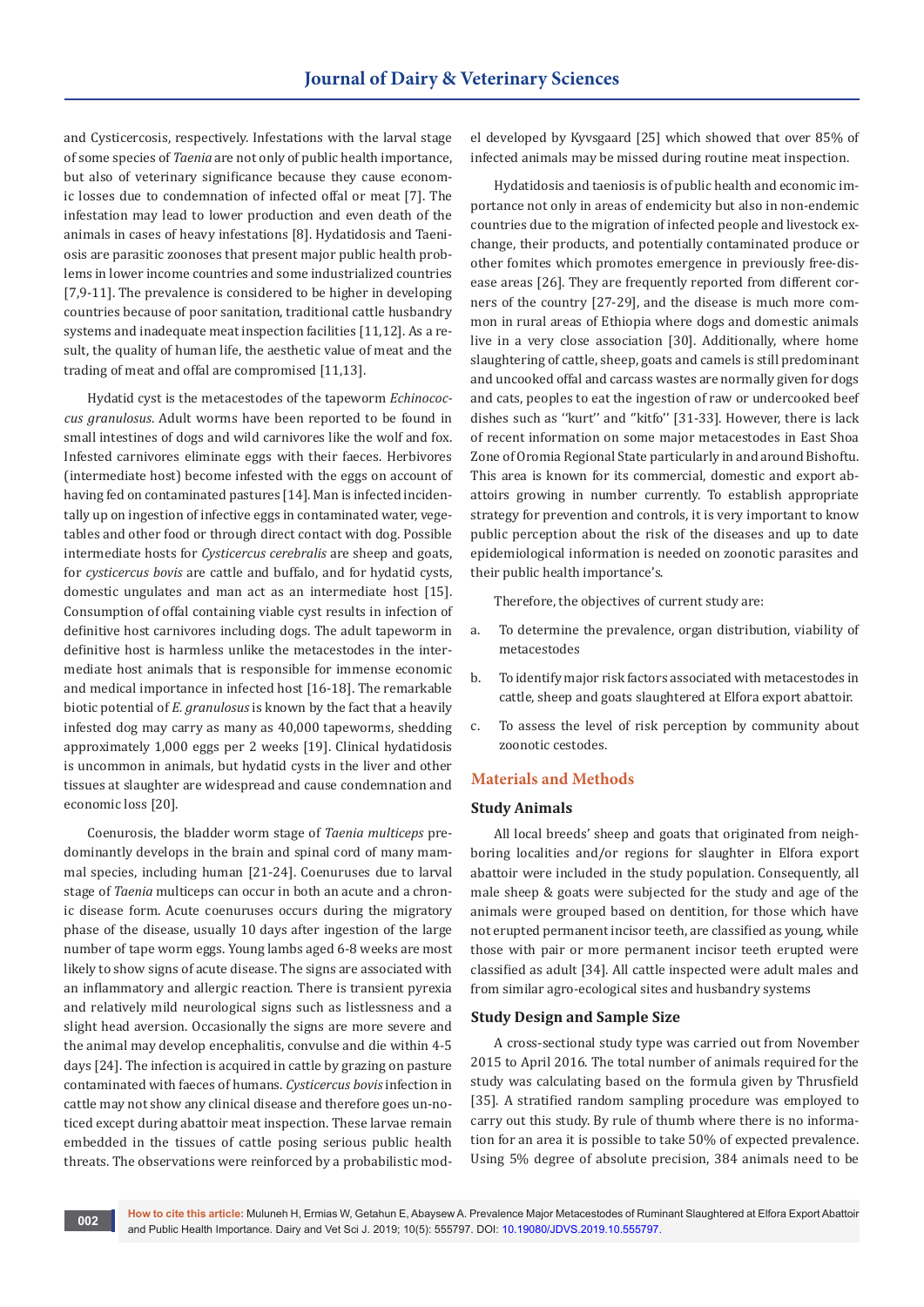sampled. For this study, the required sample size was 384, but in order to increase precision, it was maximized to a sample size of 384 for cattle, 385 for sheep and 400 for goats. Whereas, a questionnaire and retrospective type of study were Based on the formula recommended by Arsham [36] N= 0.25/SE2, S E=5%), N=100, Where N=sample size, SE=standard error assuming the standard error of 5% at a precision level of 0.05 and the confidence interval of 95%. the sample size for the questionnaire survey was expected to be100 for each site.

#### **Sampling Method**

**Active Abattoir Survey:** Active abattoir survey was conducted during routine meat inspection on randomly selected cattle, sheep and goats. During ante-mortem examination of each study animal was given an identification number and its age and origin was recorded. After slaughtering the cattle, sheep and goats, post-mortem examination was carried out using standard procedures recommended by FAO/UNEP/WHO [37,38]. During post-mortem examination, carcasses and their respective organs was carefully examined for the presence of metacestodes. Visual inspection and palpations followed by multiple incisions in livers, kidneys, lungs, hearts, spleens and other organs were made to detect metacestodes.

**Cyst fertility and viability test:** All the positive samples were transported to Addis Ababa University, College of Veterinary Medicine and Agriculture, Veterinary Parasitology Laboratory for confirmation of cyst viability. The viability of the cysts (*C. bovis*) was examined by using 30% ox bile solution diluted in normal saline and incubated at 37 °C for 1 to 2h. A cyst was regarded as viable if the scolex evaginated according to Gracey [39].

For the case of hydatid cysts, individual cysts were grossly examined for degeneration, then according to the size (not too small) hydatid cysts in cattle, sheep and goats were selected for fertility study. To reduce intracystic pressure, the cyst wall was penetrated, using needle and it was cut with scalpel and scissors. The contents were then without any protoscoices, calcified, non-viable (cysts with dead protoscoices) and viable or fertile (cysts with live protoscoices). To determine viability of the protoscolices, a drop of cyst fluid was placed on a microscopic glass slide and cover slip was applied and observed for the motility of flame cells activity like peristaltic movement. When it becomes doubtful for motility, a drop of 0.1% aqueous eosin solution was added and examined under a light Microscope for taking the dye. Live protoscolices did not take the dye whereas, the dead ones did according to Daryani [40].

**Questionnaire survey:** To determine the infection rate and associated risk factors of human taeniosis, 100 volunteer respondents from different sex, age, level of education, occupation and religion were selected using random sampling based on willingness to participate in the questionnaire survey.

#### **Data Management and Analysis**

The data collected from abattoir and questionnaire was stored into Microsoft excel. Logistic regression was employed to analyze the association of metacestodes cyst occurrence with the potential risk factors using SPSS.ver.20 (USA) statistical software. The degree of risk factors association with the disease occurrence was further analyzed using odd ratios. Chi-square  $(X^2)$  test was used to determine the variation in infection, prevalence between species, ages and origins. Questionnaire survey data was summarized using descriptive analysis and important factors were tested with logistic regression for their contribution for the occurrence of taeniosis in human. For the questioner survey we were used Health belief model (HBM) to assess the risk perception level.

#### **Results**

#### **Prevalence of Metacestode**

In the current study, a total of 1169 animals comprising 384 cattle, 385 sheep and 400 goats slaughtered in Elfora abattoir were examined for the presence of metacestodes. Out of the total 785 small ruminants examined for the presence of hydatid cysts and *C.cerebralis* an overall prevalence of 7.39% and 3.8% was recorded, respectively. Of the total 400 goats examined for hydatid cysts, 27(6.8 %) and *C.cerebralis*, 20(5%) were found positive. Likewise, of the 385 sheep examined, 31(8.1%) and 10(2.6%) were found positive for hydatid cysts and *Coenurus cerebralis*, respectively. Statistical analysis showed that there was no significant difference among the species (P>0.005) (Table 1).

| <b>Species</b> | No of examined | <b>Hydatid positive</b> | Prevalence (%) | C.cerebralis positive | Prevalence (%) |
|----------------|----------------|-------------------------|----------------|-----------------------|----------------|
| Sheep          | 385            |                         |                | 10                    | Z.C            |
| Goat           | 400            |                         | 6.8            | 20                    |                |
| Total          | 785            | 58                      | 7.39           | 30                    | 3.8            |

**Table 1:** Prevalence of hydatid cysts and *C. cerebralis* in sheep and goats.

 The risk of exposure to *C.cerebralis* based on different origin and age groups of both species were examined. Higher prevalence *C.cerebralis* was found in young of both sheep and goats compared adult groups. There was no significant difference in the prevalence of *Coenurus cerebralis* in sheep at different age groups and in both species due to geographical origin. However, young goats found significantly affected by Coenurosis. Prevalence of Hydatid cysts revealed significant variation in the origin of both species of small ruminants (Tables 2-4). There was statistically significant difference in origin and age of the goats (p<0.05). where old goats by far had higher opportunities of obtaining hydatid cyst than young ones. More Hydatid infected sheep were found in Negelle (17.6%) where as 11.7 % of goats with Hydatid cyst was found in Yabello zone. In General, the prevalence of HC in sheep were higher compared with goats but not significance difference(P>0.05) Table 5.

Organ distribution hydatid cyst revealed that lung and liver were found frequently infected. Out of 49 sheep with hydatid cysts,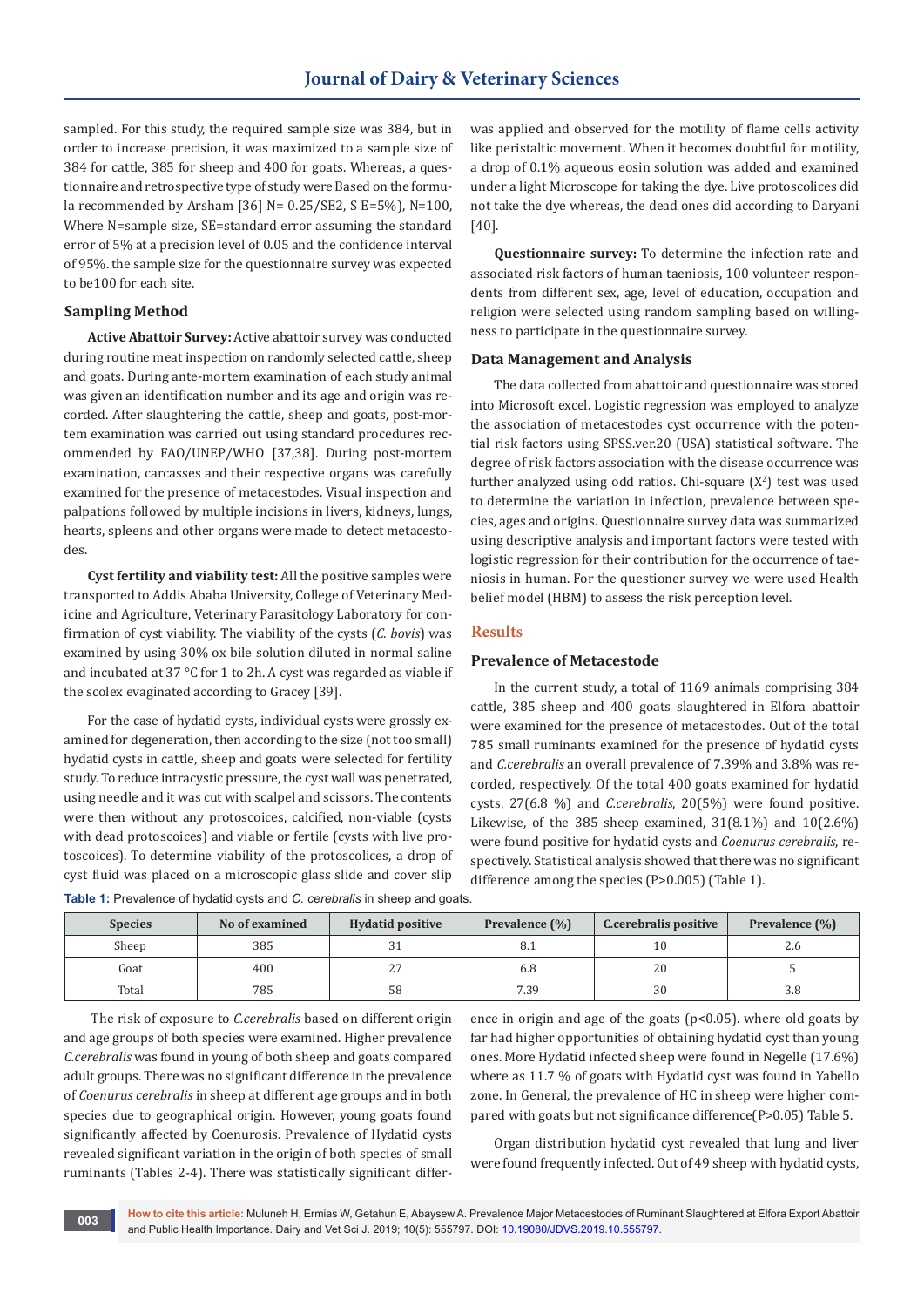28 (57.1 %) harbored hydatid cysts in lung, 18 (36.7 %) in liver,1(2.04%) in kidney and 2(4.08 %) in muscle. Similarly, in goats, out of 42 with hydatid cysts, lungs accounted for 30 (71.4 %), liver 10(23.81 %), kidney 1(2.38 %) and 1 (2.38 %) harbored hydatid cysts in muscle (Table 6). In sheep, a total of 49 cysts were examined to identify cyst fertility or viability. From those 12 (24%), 10(20%), 14 (28%) and 14 (28%) were identified as fertile, non-viable, sterile and calcified, respectively. Fertile cysts were mostly detected in lung which were 8 (66.7 %) of the whole fertile

cysts. However, most of cysts in the liver 8 (66.7%)) were found calcified (Table 7). Viable cysts were higher in lungs compared to liver although not statistically significant (p > 0.05). In goats, a total of 42 cysts were examined to identify cyst fertility. From those 6 (14.29 %), 11 (26.19 %), 8 (19.05 %) and 17 (40.48 %) were identified as fertile, non-viable, sterile and calcified, respectively. From a total of 27 lung cysts there was no fertile cyst detected in goats. Rather non-viable cysts in goats were found mostly in lungs which were 11(40.74 %) of the whole cysts (Table 6).

**Table 2:** Logistic regression analysis of risk factors associated with the occurrence of *C. cerebralis* in carcass inspected at Elfora abattoir.

| <b>Risk factor</b> | <b>Total number</b> | <b>Number of positive</b> | Prevalence (%)   | X2    | P-value | CI                | <b>OR</b> |  |
|--------------------|---------------------|---------------------------|------------------|-------|---------|-------------------|-----------|--|
|                    |                     |                           | <b>Sheep</b>     |       |         |                   |           |  |
| Age                |                     |                           |                  |       |         |                   |           |  |
| Young              | 147                 | $\overline{4}$            | 2.7              | 0.14  | 0.905   |                   | 0.925     |  |
| Adult              | 238                 | 6                         | 2.5              |       |         | $(0.257 - 0.333)$ |           |  |
| Origin             |                     |                           |                  |       |         |                   |           |  |
| Negelle            | 86                  | $\overline{c}$            | 2.3              |       |         |                   |           |  |
| Yabello            | 120                 | 4                         | 3.3              | 0.375 | 0.829   | $(0.104 - 0.085)$ | 0.951     |  |
| Konso              | 179                 | $\overline{4}$            | 2.2              |       |         |                   |           |  |
|                    |                     |                           | <b>Goats Age</b> |       |         |                   |           |  |
| Young              | 163                 | 9                         | 5.5              | 0.005 | 0.944   |                   | 1.033     |  |
| Adult              | 237                 | 11                        | 4.6              |       |         | $(1.413 - 2.587)$ |           |  |
|                    | Origin              |                           |                  |       |         |                   |           |  |
| Negelle            | 130                 | $\overline{7}$            | 5.4              |       |         |                   |           |  |
| Yabello            | 128                 | $\overline{7}$            | 5.5              | 0.341 | 0.952   | $(0.016 - 0.144)$ | 0.397     |  |
| Konso              | 142                 | 6                         | 4.2              |       |         |                   |           |  |

**Table 3:** Logistic regression analysis of risk factors associated with the occurrence of Hydatid cysts in carcass inspected at Elfora abattoir.

| <b>Risk factor</b> | <b>Total Number (N)</b> | Number of positive | Prevalence (%)   | $\mathbf{X}^2$ | P-value | CI                | <b>Crude OR</b> |  |  |  |
|--------------------|-------------------------|--------------------|------------------|----------------|---------|-------------------|-----------------|--|--|--|
|                    |                         |                    | <b>Sheep Age</b> |                |         |                   |                 |  |  |  |
| Young              | 147                     | 9                  | 6.1              | 1.196          | 0.274   |                   | 1.562           |  |  |  |
| Adult              | 238                     | 22                 | 9.2              |                |         | $(0.699 - 3.491)$ |                 |  |  |  |
|                    | Origin                  |                    |                  |                |         |                   |                 |  |  |  |
| Negelle            | 91                      | 16                 | 17.6             |                |         |                   |                 |  |  |  |
| Yabello            | 116                     | 5                  | 4.3              | 14.782         | 0.001   |                   |                 |  |  |  |
| Konso              | 178                     | 10                 | 5.6              |                |         |                   |                 |  |  |  |
|                    |                         |                    | Goats            |                |         |                   |                 |  |  |  |
| Age                |                         |                    |                  |                |         |                   |                 |  |  |  |
| Young              | 163                     | 6                  | 3.7              |                |         |                   | 2.544           |  |  |  |
| Adult              | 237                     | 21                 | 8.9              | 4.117          | 0.042   | $(1.003 - 6.450)$ |                 |  |  |  |
|                    | <b>Origin</b>           |                    |                  |                |         |                   |                 |  |  |  |
| Negelle            | 130                     | 8                  | 6.2              |                |         |                   |                 |  |  |  |
| Yabello            | 128                     | 15                 | 11.7             | 8.584          | 0.014   |                   |                 |  |  |  |
| Konso              | 142                     | 4                  | 2.8              |                |         |                   |                 |  |  |  |

**Table 4:** Distribution of hydatid cysts in different organs of infected sheep and goats.

| Animals | <b>No. Examined</b> | Lung         | Liver      | <b>Kidney</b> | Muscle      |
|---------|---------------------|--------------|------------|---------------|-------------|
| Sheep   | 385                 | 28(57.1%)    | 18(36.7%)  | $1(2.04\%)$   | $2(4.08\%)$ |
| Goats   | 400                 | $30(71.4\%)$ | 10(23.81%) | $1(2.38\%)$   | $1(2.38\%)$ |

**How to cite this article:** Muluneh H, Ermias W, Getahun E, Abaysew A. Prevalence Major Metacestodes of Ruminant Slaughtered at Elfora Export Abattoir and Public Health Importance. Dairy and Vet Sci J. 2019; 10(5): 555797. DOI: [10.19080/JDVS.2019.10.555797.](http://dx.doi.org/10.19080/JDVS.2019.10.555797) **<sup>004</sup>**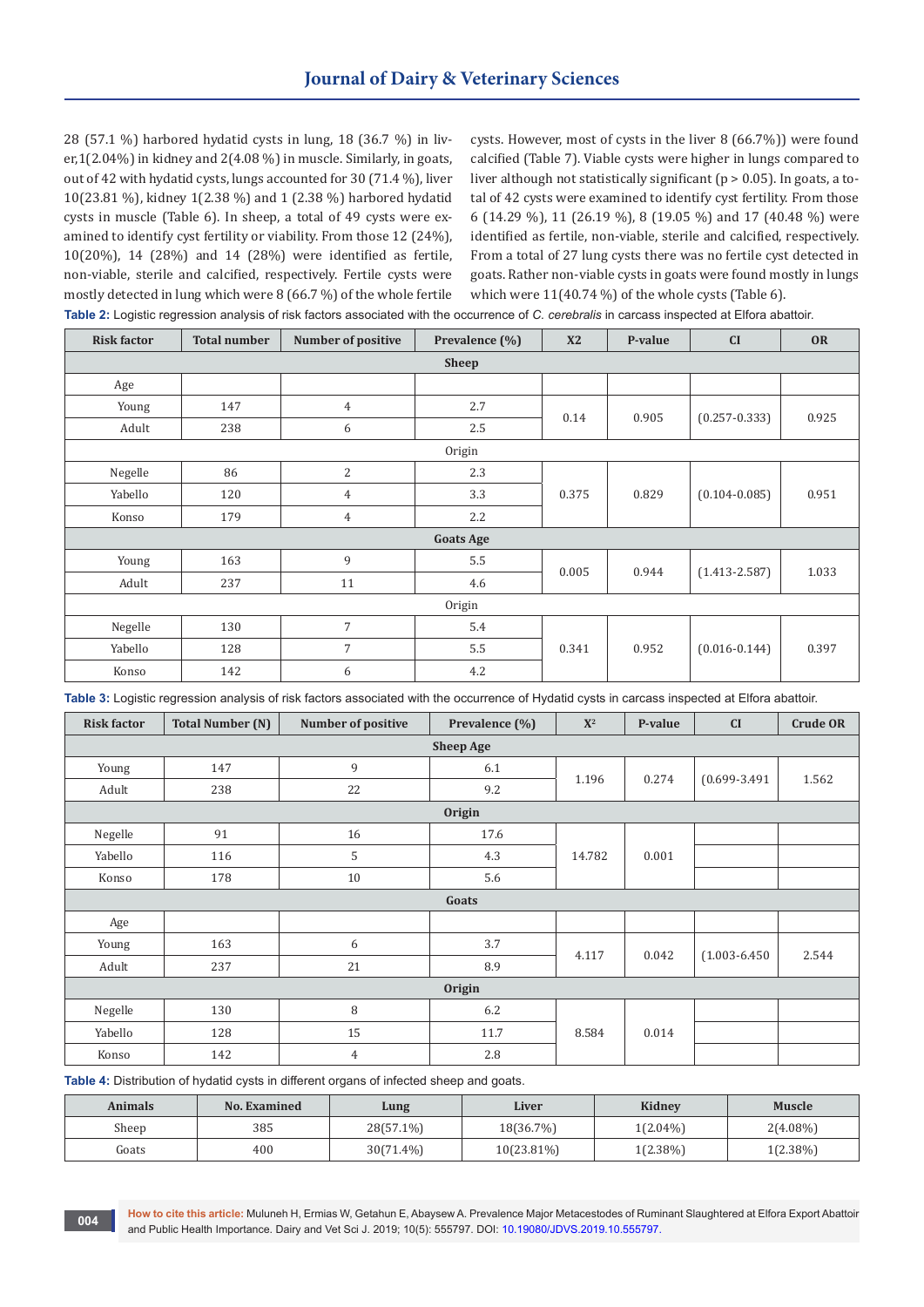## **Journal of Dairy & Veterinary Sciences**

|               |                    | <b>Viable</b> |       | Non-Viable |       | <b>Sterile</b> |       | <b>Calcified</b> |           | <b>Total</b> |  |
|---------------|--------------------|---------------|-------|------------|-------|----------------|-------|------------------|-----------|--------------|--|
| <b>Organs</b> | sheep              | goat          | sheep | goat       | sheep | goat           | sheep | goat             | sheep $%$ | goat%        |  |
| Lung          | 8                  |               | 6     |            |       | 8              |       | 11               | 28(57.1)  | 30(71.4)     |  |
| Liver         | ി<br>∠             |               | 4     |            | 4     | 0              | 8     | 6                | 18(36.7)  | 10(23.81)    |  |
| Kidney        | $\mathbf{0}$       |               |       |            |       | 0              |       |                  | 1(2.04)   | 1(2.38)      |  |
| Muscle        | $\mathcal{D}$<br>∠ |               |       |            |       | 0              |       |                  | 2(4.08)   | 1(2.38)      |  |

**Table 5:** Classification of hydatid cysts collected from sheep and goats slaughtered in Elfora abbator based on viability of cysts.

**Table 6:** Distribution of hydatid cysts and *Cysticercus bovis* in different organs of cattle slaughtered in Elfora abbator

| Number of cases     |          |         |         |                  |               |                |                 |                   |       |              |
|---------------------|----------|---------|---------|------------------|---------------|----------------|-----------------|-------------------|-------|--------------|
| Hydatid cyst $(\%)$ |          |         |         |                  |               |                |                 | $C.$ bovis $(\%)$ |       |              |
|                     | Lung     | Liver   | Kidney  | <b>Total</b>     | <b>Tongue</b> | <b>Triceps</b> | <b>Masseter</b> | Shoulder          | Heart | <b>Total</b> |
| Cattle $(n=384)$    | 75       | 40      |         |                  |               | 11             |                 |                   |       | 47           |
|                     | ((63.03) | $-33.6$ | $-3.36$ | 14 (29.7)<br>119 | $-23$         | $-19.1$        | $-17$           | $-10.6$           |       |              |

**Table 7:** Prevalence of *Cysticercus bovis* in different organs of cattle slaughtered in Elfora abbator

| <b>Organ</b> | Viable     | <b>Non-Viable</b> | <b>Total</b> |
|--------------|------------|-------------------|--------------|
| Tongue       | 6          |                   | 14(29.79%)   |
| Triceps      | 7          | 4                 | $11(23.4\%)$ |
| Masseter     | 4          | 5                 | 9(19.15%)    |
| Shoulder     | 3          | 5                 | 8(17.02%)    |
| Heart        |            | 4                 | $5(10.64\%)$ |
| Total        | 21(44.68%) | 26(55.32%)        | 47 (100%)    |

**Table 8:** Prevalence of hydatid cyst different organs of infected cattle slaughtered in Elfora abbator.

| <b>Organ</b> | <b>Viable</b>    | Non-Via-<br>ble | <b>Sterile</b> | Calci-<br>fied  | <b>Total</b> |
|--------------|------------------|-----------------|----------------|-----------------|--------------|
| Liver        | 5                |                 | 0              | 34              | 40(33.6%)    |
| Lung         | 20               | 14              | 15             | 26              | 75(63.03%)   |
| Kidney       | 0                |                 | 4              | 0               | $4(3.36\%)$  |
| Total        | 25(21.<br>$01\%$ | 15(12.<br>61%)  | 19(15.<br>97%) | 60(50.<br>$4\%$ | 119(100%)    |

All 384 cattle inspected were adult males and from similar agro-ecological sites and husbandry systems. Of those, 17 (4.4 %) were infected with cysticerci. A total of 47 cysticerci were collected and occurred in decreasing order, in the tongue 29.79% (14), triceps muscle 23.4% (11), masseter muscle 19.15% (9), shoulder muscle 17.02% (8) and heart 10.64% (5) (Table 7). Out of 47 cysticerci, 21 (44.68 %) were viable and 26 (55.32 %) were non-viable. Viable cysticerci were observed in the triceps (7), tongue (6), masseter (4) shoulder (3) and heart (1) muscles, in descending order. Non-viable cysts were recovered from tongue (8), masseter (5), shoulder (5), triceps (4) and heart (4) muscles, in decreasing order (Table 8). Out of a total of 384 cattle carcasses, 47 (12.2 %) were infected with hydatid cysts, a total of 1 19 hydatid cysts being collected from the infected animals. Of these cysts, 25 (21.01 %) were viable,15(12.61%) non-viable, 19 (15.97 %) sterile and 60 (50.4 %) calcified. Cysts were found in the lungs75 (63.03 %), liver 40 (33.6 %) and kidneys 4 (3.36 %).

#### **Discussion**

The present study revealed that the overall prevalence of cysticercosis in cattle slaughtered at Bishoftu Elfora abattoir was 4.4 %, which is comparable to the prevalence of 4.4% reported from Jimma [41] 7.5% from Addis Abeba [42,43], 8.2% from Tigray region [44], 6.7% from Kombolcha Abattoir [45]. However, it was higher than the reported prevalence of 3% in Zeway [46], 3.11% in central Ethiopia, 3.6% in Addis Abeba [47], 2.98% in Nekemte and 2.93% in Jimma abattoir [48]. The prevalence of *cysticercosis bovis* in this study was relatively lower as compared with previous reports from different abattoirs of Ethiopia, such as 11.3% from Wolaita Soddo [49], 22.9% from Hawassa municipal abattoir [50], 26.25% from Southern Ethiopia Abunna and from other countries 16% from Upper Egypt [51], 72.2% from Nigeria [52] and other endemic areas in Africa and Asia by other authors [53-55].

The variation of prevalence in different study sites may be due to variations in personal and environmental hygiene, religion, culture and feeding habits of the population and their production systems [56]. The difference in prevalence rate could also attribute due to the limitation of conventional method of meat inspection which is less sensitive to pick all animals that are infected with *T. saginata* metacestodes. Experimental studies showed a 5-50 times higher prevalence rates by complete slicing of the predilection sites [57]. Observations indicated that except for dead and degenerated cysts which form white and fibrotic lesions viable cysts pass to human consumption without being detected due to carless meat inspection as described by Dorny & Garedaghi [11,55]. The majority of the findings in Ethiopia were based on surveys carried out on carcasses subjected to routine meat inspection procedures. Hence, the same limitations with which meat inspection shares globally were reflected in the results of the present study. For instance, Onyango-Abuje [58] in low and high-risk areas of Kenya reported 0 and 31.47% of prevalence by meat inspection and 13.33% and 80.42% prevalence by serology respectively.

During inspection, *C. bovis* was found in different organs with higher number of cysts encountered in the tongue (14; 29.79%), followed by triceps muscle (11; 23.4%), masseter muscle (9;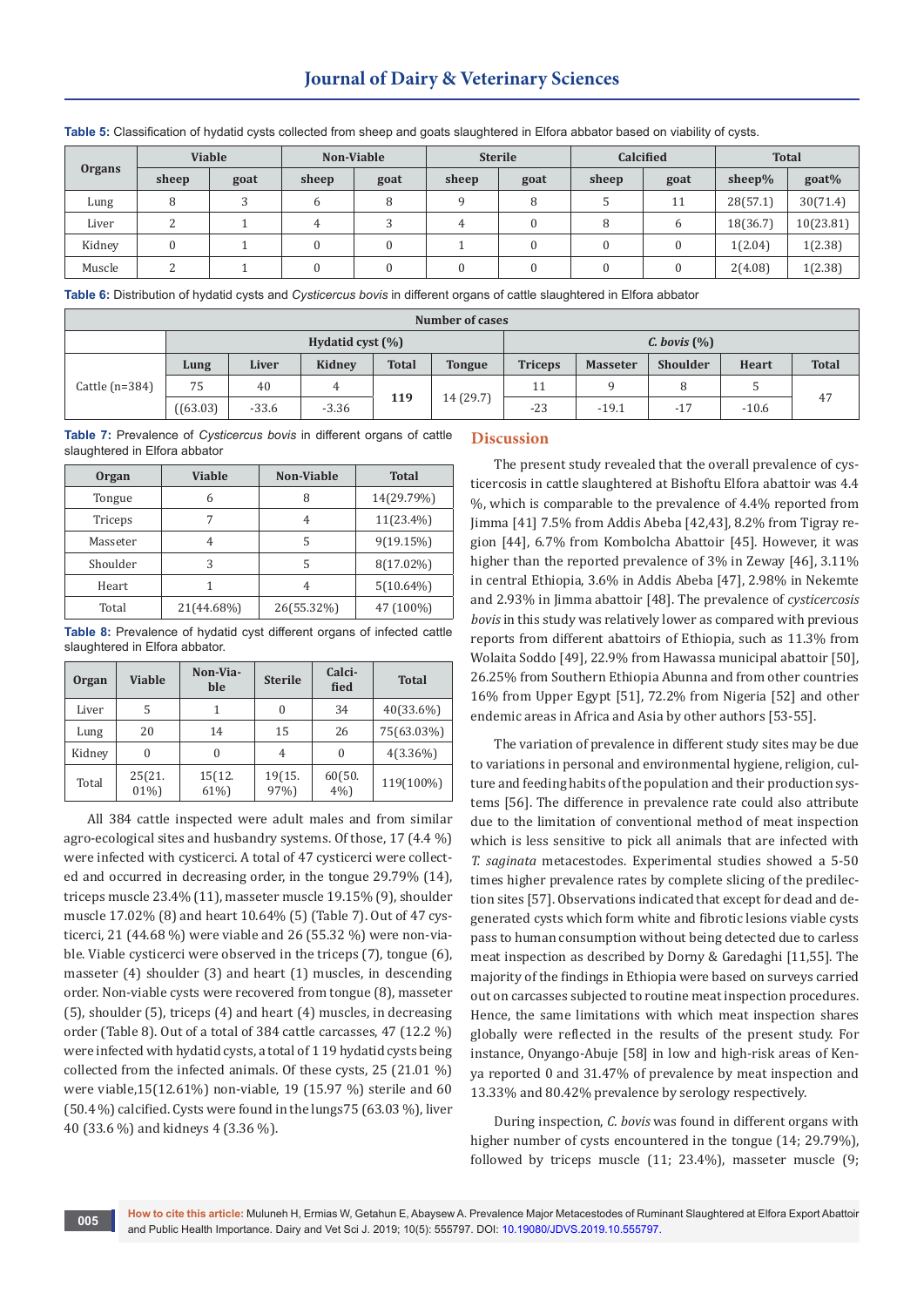19.15%), shoulder (8; 17.02%) and heart (5; 10.64%). Other studies carried out elsewhere showed that tongue; heart and masseter appear were the most frequent locations for cysticerci [55]. Further, Abunna & Getachew [59] reported triceps as being frequently affected by the cyst. However, the current study showed that the most frequently affected organ with the highest number of cysts was the tongue which agrees with the report of Bedu & Garedaghi [55]. It is evident from the result that other organs such as triceps, masseter muscle and heart were also frequently affected predilection sites for *C. bovis* which is similar to earlier reports in various endemic areas [60,61]. The results of viability test showing highest proportion of viable cysts in triceps muscles was comparable to the works of Tembo, Shimeles & Emiru [62,63]. Hydatidosis is known to be livestock and public health important disease and for establishment of a control strategy, detailed information on local epidemiology and significance of the disease must be known. The present study showed that the prevalence of hydatid cyst in sheep, goats and cattle were 8.1%, 6.8% and 12.2%, respectively.

The prevalence of hydatidosis in cattle recorded in this study 12.2% agreed with the findings of Belina 9.4% in Harar, Regassa [49] 15.5% in Woliata and Kebede [28] 16% in Wolita sodo. In contrast, the present study disagrees with the reports of Alemayehu [64] 54.8% in Assela, Kebede [29] 48.9% in Debre Markos, Tigist, (2009) 36.58 % in Jimma & Wubet [65] 62.96% in Bale Robe. The prevalence of cystic echinococcosis in cattle in other countries has been reported to be lower than that in the cattle at Elfora Abattoir; for example, studies have quoted prevalence of 8.56% in Tunisia, Lahmar [66] 8.28% in Saudi Arabia, Ibrahim 7.4% in Turkey Sariozkan & Yalcin [67] 6% in Sudan Omer [68] and 4.2% in Arusha Tanzania, Nonga & Karimuribo [69]. This variation in prevalence of cystic echinococcosis among cattle of different areas in Ethiopia and in the countries could be attributed mainly to the strain difference of Echinococcosis granulosus that exist in different geographical location [70] and other factors like differences in agroecology, the times at which studies took place, stocking rates and movements of animals, animal husbandry systems, awareness, culture and religion of the society, and attitude to dog sin different regions of the country [71].

Regarding organ distribution, the current study showed that lungs (63.03%) were the most preferred predilection site for hydatid cysts followed by liver (33.6%) which agrees with other study in cattle in Ethiopia such as Tolossa and Getaw. This might be due to the fact that cattle are slaughtered at older age, during which period the liver capillaries are dilated and most oncospheres pass directly to the lung. It is also possible for the hexacanth embryo to enter the lymphatic circulation and be carried via the thoracic duct to the heart and then trapped in the lungs [72]. Furthermore, the lungs and liver possess the first. great capillaries encountered by the migrating echonocouccss oncosphere (hexacanth embryo) which adopt the portal vein route and primarily negotiate hepatic and pulmonary filtering system sequentially before any other peripheral organ is involved [73]. Our overall finding that 50.4 % of hydatid cysts were calcified, 21.01% fertile

(viable), 12.61% sterile and 15.97% non-viable implies that most hydatid cysts from cattle are not infective to the final hosts. This finding supports previous arguments by several investigators in Ethiopia that assume sheep to have a greater role than cattle as an intermediate host of cystic echinococcosis.

The fertility rate among different organs also showed varied proportion. Accordingly, cysts in the lungs took the higher proportion of fertility rate agrees with earlier reports [74]. It has been stated that the relatively softer consistency of the lung tissue allows the easier development of the cyst and this may be aggravated due to reduced immunological compatibility of animals at their older age of infection. However, our finding is in contrast with a report from Tunisia of the higher fertility of hepatic compared with pulmonary cysts in cattle [75] this is most probably because different strains of hydatid cyst occur in the two countries. The high prevalence and fertility of pulmonary cysts in the present study suggests that the lung is the most important organ as a source of infection to dogs of the area. Unlike the case in lungs, relatively higher number of calcified cysts encountered in the liver (24%). The liver is firm in consistency and lack suitable matrix for long term cyst survival and hence the cyst degenerates earlier than the once found in lungs. The higher number of calcified cysts in the liver could also be attributed to relatively higher reticuloendothelial cells and abundant connective tissue reaction of the organ. The variation between tissue resistances of the infected organs may also influence the fertility rate of the hydatid cysts [29].

An overall prevalence of 58(7.4%) hydatid cysts was recorded in examined small ruminants in the prevalence of CE in sheep (8.1%) and goats (6.8%). In sheep 8.52% prevalence was recorded and this value agrees with Assefa & Tesfay, Getachew, Abunna, Azlaf, Dakkak & Elmahdi [76-78], who reported (8.02), (8.52), (8.05), (10.58%) and (10.3%) prevalence in sheep. However, Haridy & Njoroge [79,80] observed lower hydatid cyst infection in sheep; (0.33%) and (3.6%) respectively. On the other hand, the prevalence in goats in the present study was 6.8% which is agreement with the study of Saeed [81] 6.2%, Dalimi [82] 6.3%, Yeshiwork [83] 6.8% and Getaw 6.7% was is not in agreement with the study of Haridy & Njoroge [79,80], who reported 4.5% and 3.4% respectively. This variation probably due to the reason explained in the discussion part of bovine hydatidosis.

The higher prevalence of cystic echinococcosis in sheep than goats in the present study was most probably due to the fact that goats feed mainly by browsing than grazing unlike in sheep and due to the close grazing to the rot of grasses behavior of sheep on pastures contaminated with oncospheres of *E. granulosus* on the pasture [28,29,61]. This finding suggests the importance of sheep as the main reservoir of infection in maintaining and perpetuation of the domestic life cycle of *E. granulosus* in the region [28]. On the other hand, categorical analysis of age in this study demonstrated higher infection rate of cystic echinococcosis in adult sheep and adult goats as compared to their young ones. This can be attributed to two factors: firstly, higher age reflects a much longer period of exposure to infective egg stage in the pasture, and secondly, the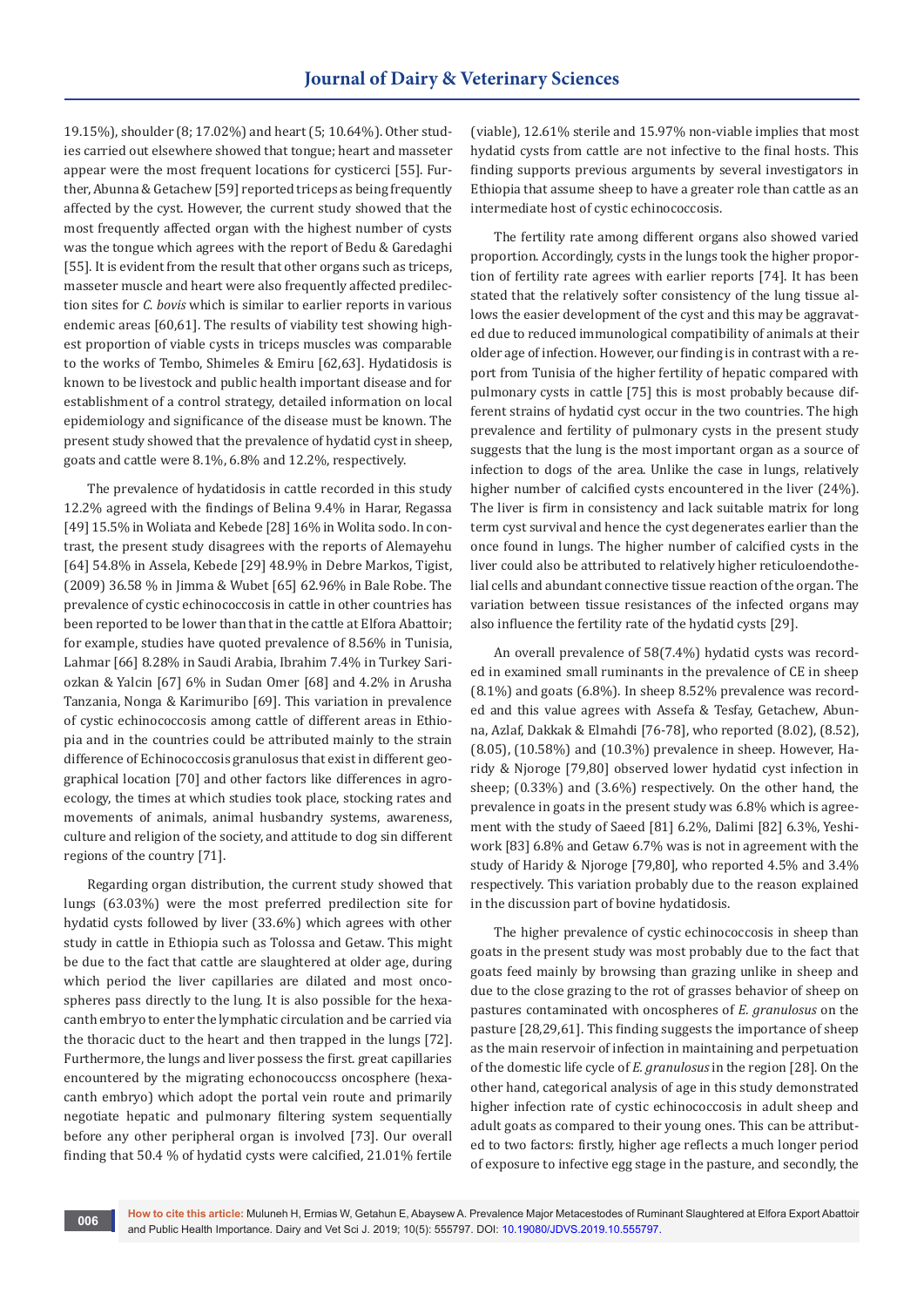chances detecting cysts at meat examination are higher in aged animals due to their bigger size. In younger animals, either hydatid cysts are not developed into detectable size, which can be easily missed during post-mortem examination. Indeed, the present study as well many other studies elsewhere [84] have shown higher infestation rates of hydatid cysts in older animals.

In this study, livers and lungs were the most frequently infected visceral organs to hydatid cysts in both host species examined. This is explained by the fact that livers and lungs possess the first great capillary sites encountered by the migrating Echinococcus oncosphere (hexacanth embryo) which adopt the portal vein route and primarily negotiate the hepatic and pulmonary filtering system sequentially before any other peripheral organs are involved. The location of cysts and cyst morphology are influenced not only by host factors but also by parasite factors such as the strain of *E. granulosus* involved [85]. The observation in this study that the lungs in both sheep and goats were found to be more commonly infested with hydatid cysts than the liver agrees with previous findings of Marshet & Oryan [86,87]. The lungs are considered of having the first large capillary fields encountered by the blood-borne oncospheres. In addition to this, the presence of greater capillary beds in the lungs than in other organs and soft consistency of the lung might also allow easy growth of cysts. The development of hydatid cyst occurs occasionally in other organs and tissues when oncosphere escapes into the general systemic circulation in both heart and spleen, no cysts were observed from both sheep and goats [88].

The higher viability rates of pulmonary cysts than hepatic cysts in both sheep and goats in the current study agree with those of Kebede & Getachew [29,77]. This might be due to softer consistency of tissues that allows the easier development of cyst and the viability. Among other zoonotic cestodes, coenuruses is endemic in Ethiopia, especially in the highland sheep where 75% of the population is found [89]. The presence of freely roaming dogs on grazing land greatly contributes to the existence of the disease. Dogs are routinely fed on offal, including sheep and goats head are not dewormed. Thus, maintaining the *C. cerebralis* -*Taenia* multiceps cycle [23].

The findings of the present study revealed that up to 3.78% of sheep and goats slaughtered at Hashim Export Abattoir in Bishoftu were found to be infected with Coenuruses cerebralis with prevalence's of 3.9% in goats and 2.5% in sheep. The result of the current study in sheep is consistent with the report of Abo-Shehada in Jordan (3% in sheep), Varma & Malviya [90] in India (2.88% in sheep). But is slightly lower than Sharma &C hauhan [23] in Ethiopia (5% in sheep) and Oryan [91] in Iran (9.8% in sheep). The most probable reason for the variation of the results in different countries is supposed due to variations in climatic, geographical management of the study animals and the final dog hosts and social conditions.

Higher prevalence of coenuruses was recorded in young 6.8% animals than adult 1.9% small ruminants. Comparative results were reported by Morris [92], 5% in sheep, Adem & Hayelome [93] 4% in goats and 5.3% in sheep in different parts of Ethiopia. Previous studies show that clinical coenurosis in sheep is common in young animal [94]. This higher prevalence in young sheep and goats is most probably attributed to under developed immunity in young animals thus higher infection rate in these animals whereas the adults have acquired immunity [95].

The prevalence of human taeniosis was recorded based on the and questionnaire survey and indicated an overall infection rate of 41% which demonstrates the importance of taeniosis in Bishoftu town, surrounding kebeles and in the areas of animal origins. The high prevalence of taeniosis recorded in Hawassa 64.2%, Ziway 56.7% Jimma 56.7%. The prevalence of *T. saginata* varies from country to country and even differs within the same country from area to area depending on factors, such as variation in the habit of raw meat consumption, meat inspection procedures practiced, awareness of patients about the clinical pictures and transmission of the disease, variation in personal and environmental hygiene, and other factors related to the variation in the prevalence of taeniosis among countries. Moreover, some individuals in a society may become shy to tell openly about taeniosis infection and that may undermine the true infection rate of the disease.

The researchers recognize the consumption of raw or undercooked beef in Ethiopia. Previous reports from Ethiopia indicated that consumption of raw or inadequately cooked beef was strongly associated with *T. saginata* infection. Reports have indicated that the prevalence of *T. saginata* taeniosis may also vary in relation to age, sex, religion, educational status and income of individual. The present study showed that there was strong association between age of the respondents and the prevalence of *T. saginta* infection, which agrees with previous reports by Hailu & Abunna. Taeniosis was more reported from respondents above 20 years of age /adults than from younger respondents. This may imply that the habit of raw meat consumption increases with age. Younger people, mostly students cannot afford to buy beef for raw consumption as most raw meats are consumed at the butcher's house and are more expensive (of high quality) than the one that is taken away for preparation at home. The current result was also supported by Cabaret [12] where he reported a high prevalence of *T. saginata*/cysticercosis in sub-Saharan Africa especially East Africa.

This study has also clearly demonstrated the impact of religion on raw meat consumption. The proportion of taeniosis infection was higher in the Christian respondents than in Muslim respondents. Tibo & Abunna have also reported similar observations in different parts of Ethiopia suggesting that the tradition of raw beef consumption is more important in the Christian community. High prevalence of metacestodes infestation in the present study could be due to high population of carnivores particularly stray dogs in the grazing area of domestic ruminants and lack of proper efforts in segregating domestic and wild carnivores from livestock or their grazing areas. Feeding offal of ruminants to dogs also enhance completion of the life cycle. The results of the present study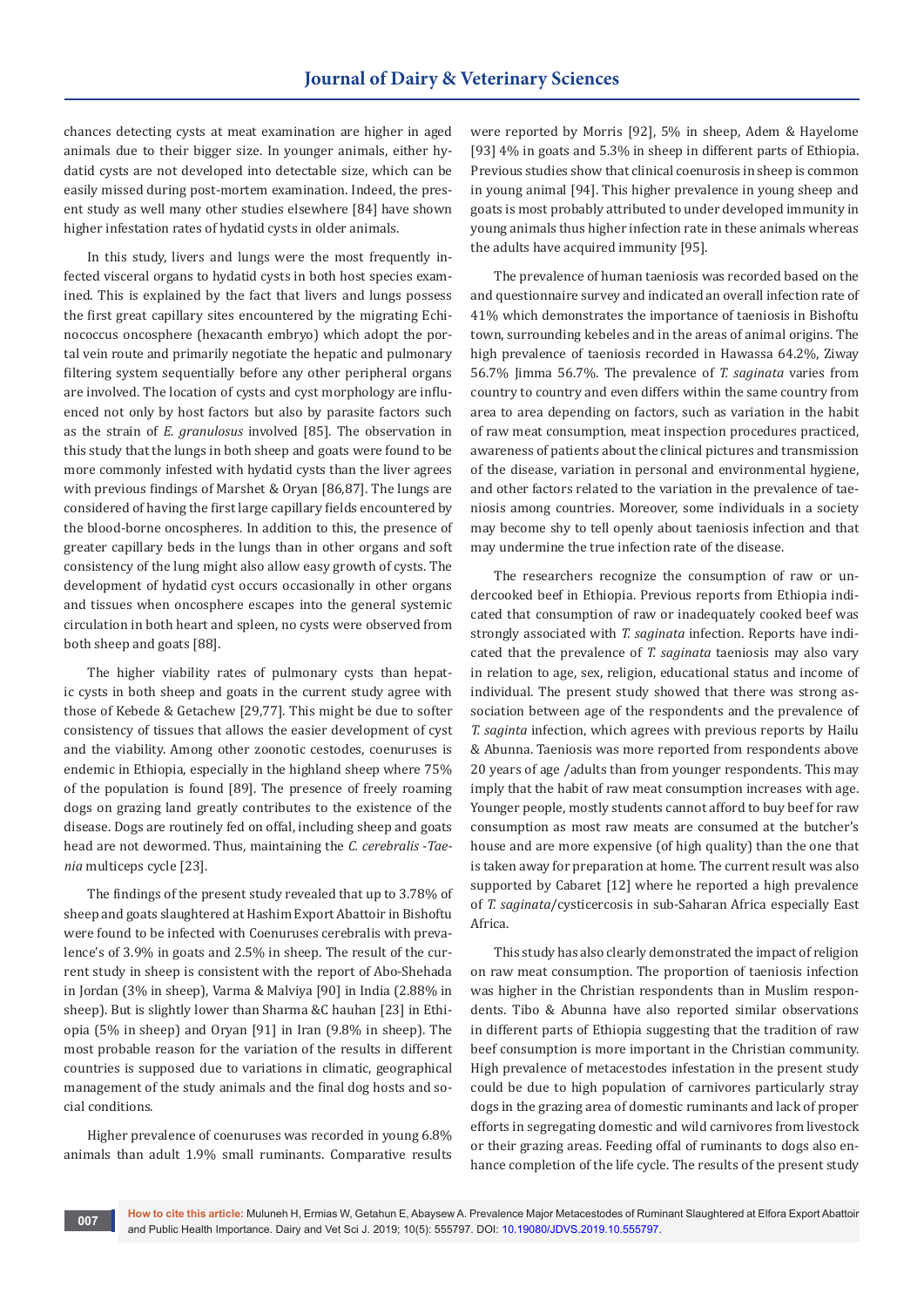indicate the importance of metacestodes infestation in this area. Their significance is not only because they have great economic importance resulting in losses due to condemnation of the infected organs and downgraded carcasses but it is also because of the zoonotic aspects of some of these infestations such as cysticercosis, hydatidosis and coenurosis. In addition, substantial economic loss due to treatment of human taeniosis remains to be evaluated.

In other countries, the prevalences of 0.5-3% human infestations with *T. saginata* have recently been reported from different parts of Iran [96,97]. In another study Daryani [98] reported that 14% of vegetables imported to and 16% of those cultivated in Ardabil, north-western Iran were contaminated with *T. saginata* eggs. Human cases of hydatidosis are regularly reported from different regions of Iran and it is one of the most important zoonotic diseases prevalent in different parts of this country [99,100]. Population studies on human hydatidosis, using serological and ultrasonographical methodologies, have shown 3.5-5.9% infestation in different areas of Iran [100,101]. Although there are reports of human coenurosis in the world [102-186].

#### **Conclusion and Recommendations**

Zoonotic metacestodes are a public health risk and causes considerable economic loss via decreasing livestock production and condemnation of offals in slaughter houses. The current abattoir survey proved that zoonotic metacestodes like hydatidosis, *Cysticercus bovis* and *coenurus cerebralis* are the most and highly prevalent in slaughtered ruminants [187-203]. The retrospective and the question- naire survey showed that taeniosis is a widespread problem with higher prevalence among the resident of Bishoftu town. Religion, open air defecation, presence of backyard slaughtering practices, habit of raw meat consumption, Age, and Sex were identified to be the most important risk factors for the disease occurrence in the study area [204-208].

Based on the above conclusive remarks, the following recommendations are forwarded:

- a. Public education is required to avoid the consumption of raw and undercooked meat, keep their self-hygiene, prohibition of backyard slaughter, proper disposal of condemned offal's.
- b. Fencing of abattoirs and denying access of stray dogs in to abattoirs must be strictly applied.
- c. Sustainable community-based control strategies against zoonotic metacestodes should be designed and implemented.
- d. Impact of zoonotic cestodes on meat export market should be further studied in export abattoirs including different species of slaughtered animals
- e. Further studies on the prevalence and economic importance of metacestodes in different zones of region involving different hosts (including wildlife) as well as on existing status in human would be mandatory to establish a clear information system for launching a control programme.

#### **References**

- 1. Central Statistical Authority (2016) Federal Democratic Republic of Ethiopia Agriculture sample survey, Addis Ababa. Staticall bulletin 2: 583.
- 2. Ayele S, Assegid W, Belachew H, Jabbar MA, Ahmed MM (2003) Livestock marketing in Ethiopia: A review of structure, performance and development initiatives. Socio-economics and Policy Research Working Paper 52. ILRI (International Livestock Research Institute), Addis Ababa, Ethiopia.
- 3. Karshima NS (2012) A multidisciplinary approach in the control of zoonoses in Nigeria. Journal Veterinary Advance 2(12): 557-567.
- 4. [Biffa D, Jobre Y, Chakka H \(2006\) Ovine helminthosis, a major health](https://www.ncbi.nlm.nih.gov/pubmed/17389058)  [constraint to productivity of sheep in Ethiopia. Animal Health Research](https://www.ncbi.nlm.nih.gov/pubmed/17389058)  [Rev 7: 107-118.](https://www.ncbi.nlm.nih.gov/pubmed/17389058)
- 5. [Jenkinsa DJ, Romig T, Thompson RCA \(2005\) Emergence/re-emer](https://www.ncbi.nlm.nih.gov/pubmed/16157340)[gence of Echinococcus spp. a global update. International Journal of](https://www.ncbi.nlm.nih.gov/pubmed/16157340)  [Parasitology 35: 1205-1219.](https://www.ncbi.nlm.nih.gov/pubmed/16157340)
- 6. [Ashrafi K, Valero MA, Panova M, Periago MV, Massoud J, et al. \(2006\)](https://www.ncbi.nlm.nih.gov/pubmed/16901748)  [Phenotypic analysis of adults of Fasciola hepatica, Fasciola gigantica](https://www.ncbi.nlm.nih.gov/pubmed/16901748)  [and intermediate forms from the endemic region of Gilan, Iran. Parasi](https://www.ncbi.nlm.nih.gov/pubmed/16901748)[tology International 55: 249-260.](https://www.ncbi.nlm.nih.gov/pubmed/16901748)
- 7. Thompson RCA (1995) Biology and systematics of Echinococcus. In: Echinococcus and hydatid disease. Thompson RCA, Limbery AJ (Eds.), Wallingford UK: CAB International p. 1-50.
- 8. [Radfar MH, Tajalli S, Jalalzadeh M \(2005\) Prevalence and morphologi](https://hrcak.srce.hr/index.php?show=clanak&id_clanak_jezik=39750)[cal characterization of Cysticercus tenuicollis \(Taenia hydatigena cys](https://hrcak.srce.hr/index.php?show=clanak&id_clanak_jezik=39750)[ticerci\) from sheep and goats in Iran. 75: 6.](https://hrcak.srce.hr/index.php?show=clanak&id_clanak_jezik=39750)
- 9. [Mehrabani D, Oryan A, Sadjjadi SM \(1999\) Prevalence of Echinococcus](https://www.ncbi.nlm.nih.gov/pubmed/10511103)  [granulosus infection in stray dogs and herbivores in Shiraz, Iran. Veter](https://www.ncbi.nlm.nih.gov/pubmed/10511103)[inary Parasitology 86: 217-220.](https://www.ncbi.nlm.nih.gov/pubmed/10511103)
- 10. Utulas M, Esatgil D, Tuzer S (2007) Prevalence of hydatidosis in slaughtered animals in Thrace, Turkey. Parasitology Dergisit 31: 41-45.
- 11. [Dorny P, Vercammen F, Brandt J, Vansteenkiste W, Berkvens D, et al.](https://www.ncbi.nlm.nih.gov/pubmed/10681021)  [\(2000\) Sero- Epidemiological Study of Taenia saginata Cysticercosis in](https://www.ncbi.nlm.nih.gov/pubmed/10681021)  [Belgian Cattle. Veterinary Parasitology 88: 43- 49.](https://www.ncbi.nlm.nih.gov/pubmed/10681021)
- 12. [Caparet J, Geerts S, Madeline M, Ballandonne C, Barbier D \(2002\) The](https://www.ncbi.nlm.nih.gov/pubmed/12387491)  [use of urban sewage sludge on pasture: the cysticercosis threat. Veter](https://www.ncbi.nlm.nih.gov/pubmed/12387491)[inary Research 33: 575-597.](https://www.ncbi.nlm.nih.gov/pubmed/12387491)
- 13. [Conteh L, Engels T, Molyneux DH \(2010\) Socioeconomic aspects of ne](https://www.ncbi.nlm.nih.gov/pubmed/20109925)[glected tropical diseases. Lancet 375: 239-247.](https://www.ncbi.nlm.nih.gov/pubmed/20109925)
- 14. [Craig PS, McManus DP, Lightowlers MW, Chabalgoity JA, Garcia HH, et](https://www.ncbi.nlm.nih.gov/pubmed/17521591)  [al. \(2007\) Prevention and control of cystic echinococcosis. Lancet In](https://www.ncbi.nlm.nih.gov/pubmed/17521591)[fectious Disease 7\(6\): 385-394.](https://www.ncbi.nlm.nih.gov/pubmed/17521591)
- 15. Kumsa B (1994) Hydatidosis in Nekemet: prevalence in slaughtered cattle and sheep estimated economic loss and incidence in stray dog. DVM Thesis, Addis Ababa University, Faculty of Veterinary Medicine, Debre zeit, Ethiopia.
- 16. Azlaf R, Dakkak A (2006) Epidemiological study of the cystic echinococcosis in Morocco. Veterinary Parasitology 137:83-89.
- 17. [Bettelli G \(2009\) Echinococcosis: costs, losses and social consequences](https://www.ncbi.nlm.nih.gov/pubmed/19575305)  [of neglected zoonoses. Veterinary Research Community 33\(1\): 47-52.](https://www.ncbi.nlm.nih.gov/pubmed/19575305)
- 18. [Ibrahim MM \(2010\) Study of cystic Echinococcosis in slaughtered ani](https://www.ncbi.nlm.nih.gov/pubmed/19744464)[mals in Al Baha region, Saudi Arabia: interaction between some biotic](https://www.ncbi.nlm.nih.gov/pubmed/19744464)  [and abiotic factors. Acta Tropical 113: 26-33.](https://www.ncbi.nlm.nih.gov/pubmed/19744464)
- 19. Schantz PM, Kern P, Brunetti E (2006) Echinococcosis. In: Guerrant R, Walker DH, Weller PF (Eds.), Tropical infectious diseases: principles, pathogens and practice, (2<sup>nd</sup> edn), Saunders, Philadelphia pp. 1104-1326.

**How to cite this article:** Muluneh H, Ermias W, Getahun E, Abaysew A. Prevalence Major Metacestodes of Ruminant Slaughtered at Elfora Export Abattoir and Public Health Importance. Dairy and Vet Sci J. 2019; 10(5): 555797. DOI: [10.19080/JDVS.2019.10.555797.](http://dx.doi.org/10.19080/JDVS.2019.10.555797) **<sup>008</sup>**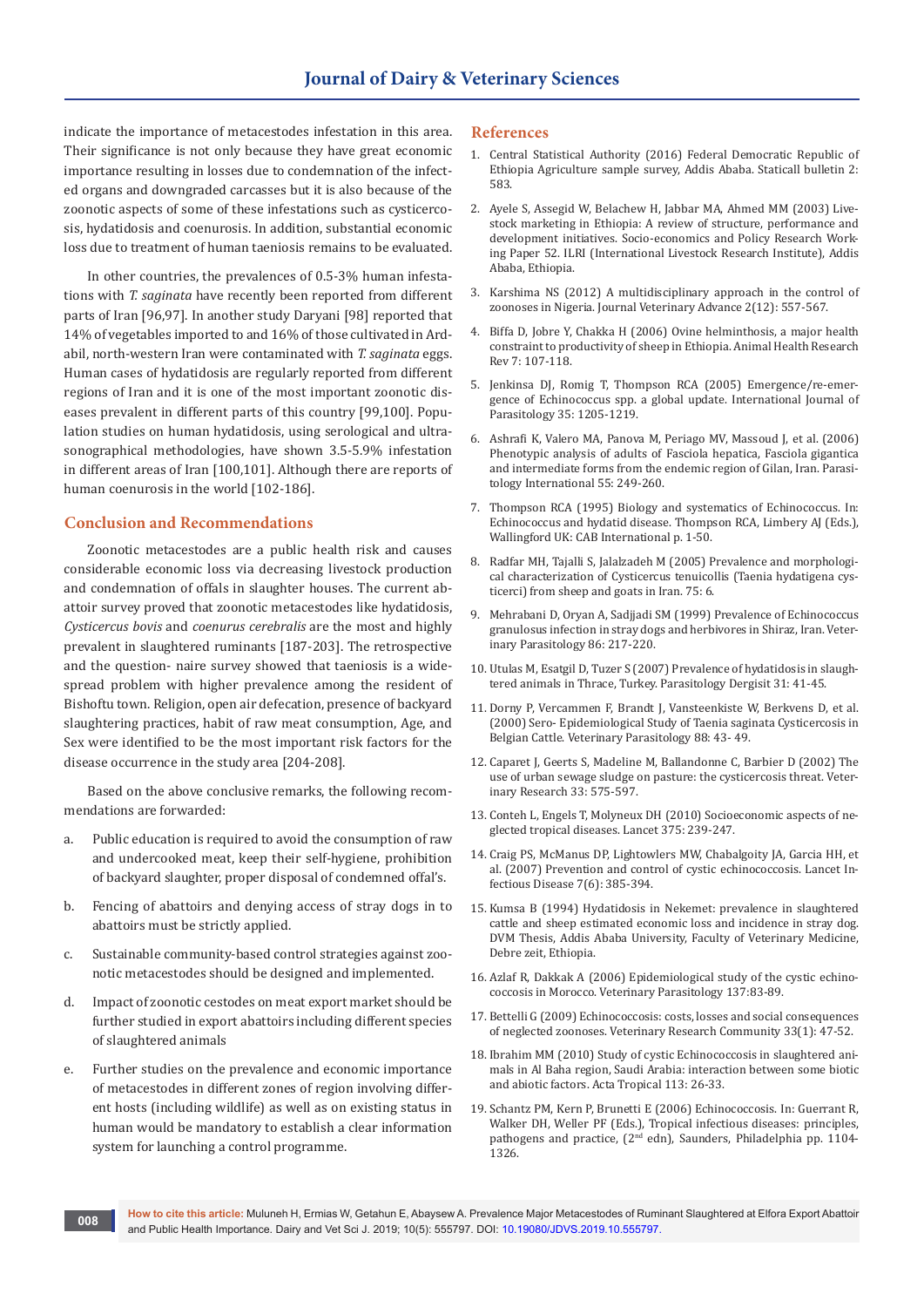- 20. Eichenberger RM, Stephan R, Deplazes P (2011) Increased sensitivity for the diagnosis of *Taenia saginata* cysticercus infection by additional heart examination compared to the EU-approved routine meat inspection. Food Control 22: 989-992.
- 21. Tafti AK, Oryan A, Maleki M (1997) Pathologic changes due to Coenurosis in a wild ewe in Iran. Journal of Veterinary Parasitology 11: 65-68.
- 22. [Ing MB, Schantz PM, Turner JA \(1998\) Human coenurosis in North](https://www.ncbi.nlm.nih.gov/pubmed/9770151)  [America: case reports and review. Clinical Infectious Disease 27: 519-](https://www.ncbi.nlm.nih.gov/pubmed/9770151) [523.](https://www.ncbi.nlm.nih.gov/pubmed/9770151)
- 23. [Sharma DK, Chauhan PPS \(2006\) Coenurosis status in Afro-Asian Re](https://www.sciencedirect.com/science/article/pii/S0921448805001963)[gion - a review. Small Ruminant Research 64: 197-202.](https://www.sciencedirect.com/science/article/pii/S0921448805001963)
- 24. [Oryan A, Goorgipour S, Moazeni M, Shirian S \(2012\) Abattoir preva](https://www.ncbi.nlm.nih.gov/pubmed/23018497)[lence, organ distribution, public health and economic importance of](https://www.ncbi.nlm.nih.gov/pubmed/23018497)  [major metacestodes in sheep, goats and cattle in Fars, southern Iran.](https://www.ncbi.nlm.nih.gov/pubmed/23018497)  [Tropical Biomedecine 29: 349-359.](https://www.ncbi.nlm.nih.gov/pubmed/23018497)
- 25. [Kyvsgaard NC, Ilsøe B, Henriksen SA, Nansen P \(1990\) Distribution of](https://www.ncbi.nlm.nih.gov/pubmed/2382052)  *T. saginata* [cysts in carcasses of experimentally infected calves and its](https://www.ncbi.nlm.nih.gov/pubmed/2382052)  [significance for routine meat inspection. Research Veterinary Science](https://www.ncbi.nlm.nih.gov/pubmed/2382052)  [49: 29-33.](https://www.ncbi.nlm.nih.gov/pubmed/2382052)
- 26. [Mamuti W, Yamasaki H, Sako Y \(2002\) Usefulness of hydatid cyst fluid](https://www.ncbi.nlm.nih.gov/pubmed/11986262)  [of Echinococcus granulosus developed in mice with secondary infec](https://www.ncbi.nlm.nih.gov/pubmed/11986262)[tion for serodiagnosis of cystic Echinococcosis in humans. Clinical and](https://www.ncbi.nlm.nih.gov/pubmed/11986262)  [Diagnostic Laboratory Immunology 9\(3\): 573-576.](https://www.ncbi.nlm.nih.gov/pubmed/11986262)
- 27. Biluts H, Minas M, Bekele A (2006) Hydatid disease of the liver: a 12 year of surgical management. East Central Africa Journal Surgery 11: 54-59.
- 28. [Kebede N, Abuhay A, Tilahun G, Wossene A \(2009\) Financial loss es](https://www.ncbi.nlm.nih.gov/pubmed/19396563)[timation, prevalence and characterization of hydatidosis of cattle](https://www.ncbi.nlm.nih.gov/pubmed/19396563)  [slaughtered at Debre Markos municipality abattoir. Ethiopia. Tropical](https://www.ncbi.nlm.nih.gov/pubmed/19396563)  [Animal Health and Production 41: 1787-1789.](https://www.ncbi.nlm.nih.gov/pubmed/19396563)
- 29. [Kebede N, Mitiku A, Tilahun G \(2009\) Hydatidosis of slaughtered an](https://www.ncbi.nlm.nih.gov/pubmed/19052901)[imals in Bahir Dar Abattoir, Northwestern Ethiopia. Tropical Animal](https://www.ncbi.nlm.nih.gov/pubmed/19052901)  [Health Production 41: 43-50.](https://www.ncbi.nlm.nih.gov/pubmed/19052901)
- 30. [Fromsa A, Jobre Y \(2011\) Infection prevalence of hydatidosis \(Echi](https://www.ajol.info/index.php/evj/article/view/67691)[nococcus granulosus, Batsch, 1786\) in domestic animals in Ethiopia:](https://www.ajol.info/index.php/evj/article/view/67691)  [a synthesis report of previous surveys. Ethiopia Veterinary Journal](https://www.ajol.info/index.php/evj/article/view/67691)  [15\(2\): 11-33.](https://www.ajol.info/index.php/evj/article/view/67691)
- 31. Teka G (1997) Food Hygiene Principles and Food Born Disease Control with special Reference to Ethiopia. Addis Ababa University, Faculty of Medicine, Department of Community Health, Addis Ababa, Ethiopia.
- 32. Tembo A (2001) Epidemiology of Taenia saginata taeniosis and cysticercosis in three selected agro climatic zones in central Ethiopia, MSc thesis, Faculty of Veterinary Medicine, Addis Ababa University and Free University of Berlin.
- 33. Kumar A, Tadesse G (2011) Bovine cysticercosis in Ethiopia: A review. Ethiopian Veterinary Journal 15: 15-35.
- 34. Alemu Y, Merkel RC (2008) Sheep and goats' production and Handbook for Ethiopia. p. 2.
- 35. Thrusfield M (2005) Veterinary epidemiology, (2nd edn), Blackwell Science, USA, pp. 182-198.
- 36. Arsham H (2002) Questionnaire Design and Surveys Sampling, Survey: The Online Survey Tool.
- 37. FAO/UNEP/WHO (1994) Guidelines for echinococcosis/hydatidosis surveillance, prevention and control. Rome: Food and Agriculture Organization of the United Nations pp. 147.
- 38. [Swai I, Schoonmann K \(2012\) A survey of zoonotic diseases in trade](https://www.sciencedirect.com/science/article/pii/S2221169111601901)  [cattle slaughtered at Tanga city abattoir: a cause of public health con](https://www.sciencedirect.com/science/article/pii/S2221169111601901)[cern. Asian Pacific Journal of Tropical Biomedical 2: 55-60.](https://www.sciencedirect.com/science/article/pii/S2221169111601901)
- 39. Gracey JF, Collins DS, Huey RJ (1999) Meat Hygiene, (3rd edn), W.B. Saunders Company Ltd, USA, pp. 669-678.
- 40. Daryani A, Aiaei R, Arab R, Sharif M (2006) Prevalence of hydatid cyst in slaughtered animals in Northwest Iran. Journal of Animal Veterinary Advance 5: 330-334.
- 41. [Getaw A, Beyene D, Ayana D, Megersa B, Abunna F \(2010\) Hydatidosis:](https://www.ncbi.nlm.nih.gov/pubmed/19883622)  [prevalence and its economic importance in ruminants slaughtered at](https://www.ncbi.nlm.nih.gov/pubmed/19883622)  [Adama municipal abattoir, Central Oromia, Ethiopia. Acta Tropical 113:](https://www.ncbi.nlm.nih.gov/pubmed/19883622)  [221-225.](https://www.ncbi.nlm.nih.gov/pubmed/19883622)
- 42. [Kebede N, Tilahun G, Hailu D \(2009\) Current status of bovine cysticer](https://www.ncbi.nlm.nih.gov/pubmed/18551380)[cosis of slaughtered cattle in Addis Ababa Abattoir, Ethiopia. Tropical](https://www.ncbi.nlm.nih.gov/pubmed/18551380)  [Animal Health and Production 41: 291-294.](https://www.ncbi.nlm.nih.gov/pubmed/18551380)
- 43. Kebede W, Hagos A, Girma Z, Lobago F (2009) Echinococcosis/ hydatidosis: its prevalence, economic and public health significance in Tigray region, North Ethiopia. Tropical Animal Health Production 41: 43-50.
- 44. [Kumar A, Gebretsadik B \(2008\) Occurrence of cysticercosis in cattle](https://www.cabdirect.org/cabdirect/abstract/20093217006)  [of parts of Tigray region of Ethiopia. Journal Haryana Veterinarian 47:](https://www.cabdirect.org/cabdirect/abstract/20093217006)  [88-90.](https://www.cabdirect.org/cabdirect/abstract/20093217006)
- 45. Endris J, Negussie H (2011) Bovine Cysticercosis: Prevalence, Cyst Viability and Distribution in Cattle Slaughtered at Kombolcha Elfora Meat Factory, Ethiopia. American- Eurasian Journal of Agriculture and Environmental Science11: 173- 176.
- 46. Bedu H, Tafess K, Shelima B, Woldeyohannes D, Amare B (2011) Bovine Cysticercosis in Cattle Slaughtered at Zeway Municipal Abattoir: Prevalence and its Public Health Importance. Journal of Veterinary Science and Technology 2(108): 2157- 7579.
- 47. Ibrahim N, Zerihun F (2012) Prevalence of Tania Saginata Cysticercosis in Cattle Slaughtered in Addis Ababa Municipal Abattoir, Ethiopia. Global Veterinarian 8: 467-471.
- 48. [Tolosa T, Tigre W, Teka G, Dorny P \(2009\) Prevalence of bovine cysticer](https://www.ncbi.nlm.nih.gov/pubmed/21105600)[cosis and hydatidosis in Jimma municipal abattoir, Southwest Ethiopia.](https://www.ncbi.nlm.nih.gov/pubmed/21105600)  [Onderstepoort Journal of Veterinary Research 76: 323-326.](https://www.ncbi.nlm.nih.gov/pubmed/21105600)
- 49. [Regassa A, Abunna F, Mulugeta A, Megersa B \(2009\) Major Metacesto](https://www.ncbi.nlm.nih.gov/pubmed/19353302)[des in cattle slaughtered at Wolaita Soddo Municipal abattoir, Southern](https://www.ncbi.nlm.nih.gov/pubmed/19353302)  [Ethiopia: Prevalence, cyst viability, organ distribution and socioeco](https://www.ncbi.nlm.nih.gov/pubmed/19353302)[nomic implications. Tropical Animal Health Production 41: 1495-1502.](https://www.ncbi.nlm.nih.gov/pubmed/19353302)
- 50. Belachew M, Ibrahim N (2012) Prevalence of *Cysticercosis Bovis* in Hawassa Municipal Abattoir and its Public Health Implication. American-Eurasian Journal of Scientific Research 6: 238-245.
- 51. Basem R, Amal S, Asmaa A, Hussein I, Arafa M (2009) Occurrence of Cysticercosis in cattle and buffaloes and *T. saginata* in man in Assiut Governance of Egypt. Veterinary World 2(5): 173-176.
- 52. Ikpeze O, Eneanya O, Christine I, Ekechukwu W (2008) Significance of meat inspection in the estimation of economic loss due to bovine cysticercosis. Animal Research International 5(3): 896-899.
- 53. [Opara MN, Ukpong UM, Okoli IC, Anosike JC \(2006\) Cysticercosis of](https://www.ncbi.nlm.nih.gov/pubmed/17135536)  [Slaughtered Cattle in Southeastern Nigeria. Annual New York Academ](https://www.ncbi.nlm.nih.gov/pubmed/17135536)[ics Science 1081: 339-346.](https://www.ncbi.nlm.nih.gov/pubmed/17135536)
- 54. [Muneyeme M, Munangandu HM, Muma JB, Nambota AM, Biffa D \(2010\)](https://www.ncbi.nlm.nih.gov/pubmed/21182793)  [Investigating effects of parasite infection on body condition of the Kaf](https://www.ncbi.nlm.nih.gov/pubmed/21182793)[ue basin. Biomedical Research 3: 346-346.](https://www.ncbi.nlm.nih.gov/pubmed/21182793)
- 55. Garedaghi Y, Rezaii Saber A, Saberie Khosroshahi M (2012) Prevalence of Bovine Cysticercosis of Slaughtered Cattle in Meshkinshahr Abattoir. Iran Journal of Animal and Veterinary Advances 11(6): 785-788.
- 56. Megersa B, Tesfaye E, Regassa A, Abebe R, Abunna F (2009) Bovine cysticercosis in Cattle Slaughtered at Jimma Municipal Abattoir, South western Ethiopia: Prevalence, Cyst viability and Its Socio-economic importance. Veterinary World, 3(6): 257-262.

**How to cite this article:** Muluneh H, Ermias W, Getahun E, Abaysew A. Prevalence Major Metacestodes of Ruminant Slaughtered at Elfora Export Abattoir and Public Health Importance. Dairy and Vet Sci J. 2019; 10(5): 555797. DOI: [10.19080/JDVS.2019.10.555797.](http://dx.doi.org/10.19080/JDVS.2019.10.555797) **<sup>009</sup>**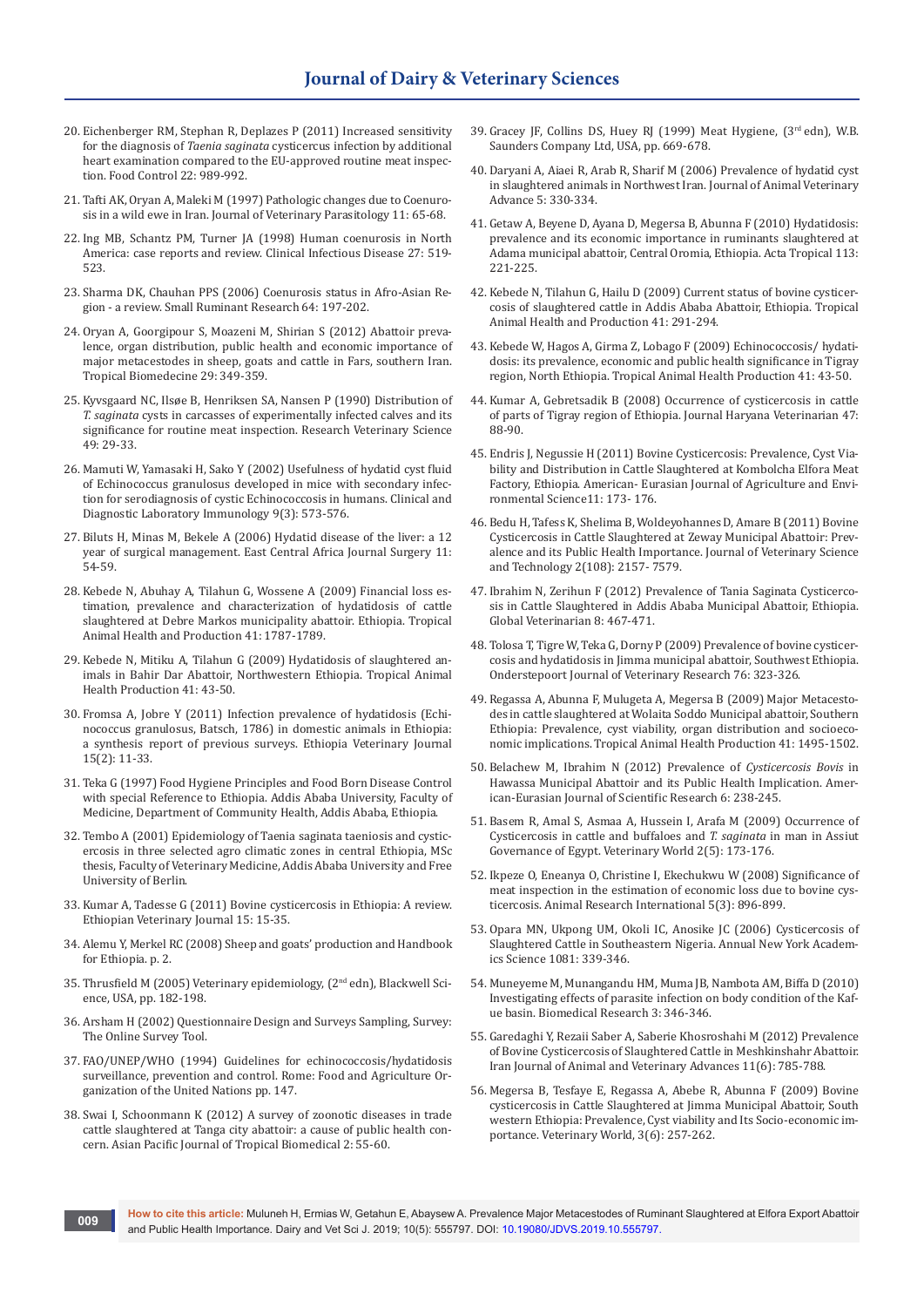- 57. [Minnozo J, Gusso R, De Castro E, Lago O, Soccoi V \(2002\) Experimental](http://www.scielo.br/scielo.php?script=sci_arttext&pid=S1516-89132002000600008)  [Bovine Infection with Taenia Saginata eggs: Recovery rates and Cystic](http://www.scielo.br/scielo.php?script=sci_arttext&pid=S1516-89132002000600008)[erci Location. Brazilian Archives of Biology and Technology 45: 451-](http://www.scielo.br/scielo.php?script=sci_arttext&pid=S1516-89132002000600008) [455.](http://www.scielo.br/scielo.php?script=sci_arttext&pid=S1516-89132002000600008)
- 58. [Onyango-Abuje JA, Joseph MN, Moses K, Steven HW, Patrick L, et al.](https://www.ncbi.nlm.nih.gov/pubmed/8888551)  [\(1996\) Seroepidemiological survey of Taenia saginata cysticercosis in](https://www.ncbi.nlm.nih.gov/pubmed/8888551)  [Kenya. Veterinary Parasitology 64: 177-185.](https://www.ncbi.nlm.nih.gov/pubmed/8888551)
- 59. Getachew B (1990) Prevalence and significance of Cysticercus bovis among cattle slaughtered at Debre zeit abattoir. Unpublished DVM thesis, Addis Ababa University, Faculty of Veterinary Medicine, Debre Zeit, Ethiopia.
- 60. Hailu D (2005) Prevalence and risk factors for Taenia saginata cysticercosis in three selected areas of Eastern Shoa. Faculty of Veterinary Medicine, Addis Ababa University. MSc. Thesis, Debre zeit, Ethiopia.
- 61. Dawit T, Tewodros S, Tilaye D (2012) Public health and economic significance of Bovine cysticercosis in Wolaita Soddo, Southern Ethiopia. Hawassa University, School of Veterinary Medicine, Ethiopia. Global Veterinary 9(5): 557-563.
- 62. Shimeles D (2004) Epidemiology of *T. saginata*, Taeniasis and cysticercosis in North Gonder zone. DVM Thesis, Faculty of Veterinary Medicine, Addis Ababa University, Debre-Zeit, Ethiopia.
- 63. Emiru L, Tadesse D, Kifleyohannes T, Sori T, Hagos Y (2015) Prevalence and public health significance of bovine cysticercosisat Elfora Abattoir, Bishoftu, Ethiopia. Journal Public Health Epidemiology 7(2): 34-40.
- 64. Alemayehu L (1990) The prevalence of Hydatidosis in cattle, sheep and goat and Echinococcus granulosus in dog's in Arsi administration region. DVM thesis, Faculity of Veterinary Medicine, Addis Ababa University, Debrezeit, Ethiopia.
- 65. Wubet S (1988) Prevalence of cattle hydatidosis and its economic significance in Bale Robe municipal abattoir. DVM thesis, Faculty of Veterinary Medicine, Addis Abeba University, Debrezeit, Ethiopia.
- 66. Lahmar S, Trifi M, Naceur SB (2012) Cystic echinococcosis in slaughtered domestic ruminants from Tunisia. Journal of Helminthology 12: 1-8.
- 67. [Sariozkan S, Yalcin C \(2009\) Estimating the production losses due to](https://www.sciencedirect.com/science/article/pii/S030440170900274X)  [cystic echinococcosis in rumiants in Turkey. Veterinary Parasitology](https://www.sciencedirect.com/science/article/pii/S030440170900274X)  [163: 330-334.](https://www.sciencedirect.com/science/article/pii/S030440170900274X)
- 68. [Omer RA, Dinkel A, Romig T \(2010\) A molecular survey of cystic echi](https://www.ncbi.nlm.nih.gov/pubmed/20138433)[nococcosis in Sudan. Veterinary Parasitology 169: 340-346.](https://www.ncbi.nlm.nih.gov/pubmed/20138433)
- 69. [Nonga HE, Karimuribo ED \(2009\) A retrospective survey of hydatidosis](https://www.ncbi.nlm.nih.gov/pubmed/19184507)  [in livestock in Arusha, Tanzania, based on abattoir data during 2005-](https://www.ncbi.nlm.nih.gov/pubmed/19184507)  [2007.Tropical Animal Health Production 41: 1253-1257.](https://www.ncbi.nlm.nih.gov/pubmed/19184507)
- 70. [McManus DP \(2006\) Molecular Discrimination of Taeniid Cestodes.](https://www.ncbi.nlm.nih.gov/pubmed/16337179)  [Parasitology International 55: 531-537.](https://www.ncbi.nlm.nih.gov/pubmed/16337179)
- 71. [Kebede N, Mitiku A, Tilahun G \(2010\) Retrospective survey of human](https://www.ncbi.nlm.nih.gov/pubmed/21218719)  [hydatidosis in Bahir Dar, north-western Ethiopia. Eastern Mediterra](https://www.ncbi.nlm.nih.gov/pubmed/21218719)[nean Health Journal 16: 937-941.](https://www.ncbi.nlm.nih.gov/pubmed/21218719)
- 72. [Arene FOI \(1985\) Prevalence of hydatidosis in domestic livestock in](https://www.ncbi.nlm.nih.gov/pubmed/3992669)  [the Niger Delta. Tropical Animal Health and Production 17: 3-5.](https://www.ncbi.nlm.nih.gov/pubmed/3992669)
- 73. [Eckert J, Deplazes P \(2004\) Biological, epidemiological and clinical as](https://www.ncbi.nlm.nih.gov/pubmed/14726458)[pects of echinococcosis, a zoonosis of increasing concern. Clinical Mi](https://www.ncbi.nlm.nih.gov/pubmed/14726458)[crobiology Reviews 17: 107-135.](https://www.ncbi.nlm.nih.gov/pubmed/14726458)
- 74. Gebremeskel B, Kalayo K (2009) Prevalence, viability and fertility study of bovine cystic echinococcosis in Mekelle city, Northern Ethiopia. Revue Med Vet 160: 92-97.
- 75. [Budke CM, Deplazes P, Torgerson PR \(2006\) Global socioeconomic im](https://www.ncbi.nlm.nih.gov/pubmed/16494758)[pact of cystic echinococcosis. Emerging Infectious Disease 12: 296-303.](https://www.ncbi.nlm.nih.gov/pubmed/16494758)
- 76. Assefa A, Tesfay H (2013) Major causes of organ condemnation and economic loss in cattle slaughtered at Adigrat municipal abattoir, northern Ethiopia. Veterinary World 6(10): 734-738.
- 77. [Getachew D, Almaw G, Terefe G \(2012\) Occurrence and fertility rates](https://www.ajol.info/index.php/evj/article/view/78526)  [of hydatid cysts in sheep and goats slaughtered at Modjo Luna Export](https://www.ajol.info/index.php/evj/article/view/78526)  [Slaughter House, Ethiopia. Ethiopia Veterinary Journal 16: 83-91.](https://www.ajol.info/index.php/evj/article/view/78526)
- 78. [Elmahdi IE, Ali QM, Magzoub MM, Saad MB, Roming T \(2004\) Cystic](https://www.ncbi.nlm.nih.gov/pubmed/15257797)  [echinococcsis of livestock and humans in Central Sudan. Academic](https://www.ncbi.nlm.nih.gov/pubmed/15257797)  [Journal of Animal Diseases 98: 473-479.](https://www.ncbi.nlm.nih.gov/pubmed/15257797)
- 79. [Haridy FM, Ibrahim BB, Morsy TA \(2000\) Sheep-dog-man. The risk](https://www.ncbi.nlm.nih.gov/pubmed/10946504)  [zoonotic cycle in Hydatidosis. Journal Egyptian Society of Parasitology](https://www.ncbi.nlm.nih.gov/pubmed/10946504)  [30: 423-429.](https://www.ncbi.nlm.nih.gov/pubmed/10946504)
- 80. [Njoroge EM, Mbithi PM, Gathuma JM, Wachira TM, Gathura PB, et al.](https://www.ncbi.nlm.nih.gov/pubmed/11779657)  [\(2002\) A study of Cystic echinococcosis in slaughter animals in three](https://www.ncbi.nlm.nih.gov/pubmed/11779657)  [selected areas of northern Turkana, Kenya. Veterinary Parasitology](https://www.ncbi.nlm.nih.gov/pubmed/11779657)  [104: 85-91.](https://www.ncbi.nlm.nih.gov/pubmed/11779657)
- 81. [Saeed I, Kapel C, Saida LA, Willingham L, Nansen PP \(2000\) Epidemiol](https://www.ncbi.nlm.nih.gov/pubmed/10831057)[ogy of Echinococcus granulosus in Arbil province, northern Iraq. Jour](https://www.ncbi.nlm.nih.gov/pubmed/10831057)[nal of Helminthology 74: 83-88.](https://www.ncbi.nlm.nih.gov/pubmed/10831057)
- 82. [Dalimi AG, Motamedi M, Hosseini B, Mohammadian H, Malaki Z, et al.](https://www.ncbi.nlm.nih.gov/pubmed/11900930)  [\(2002\) Echinococcosis /Hydatidosis in western Iran. Journal of Animal](https://www.ncbi.nlm.nih.gov/pubmed/11900930)  [Production Sciences 105: 161-71.](https://www.ncbi.nlm.nih.gov/pubmed/11900930)
- 83. Yeshiwork A (2009) Prevalence survey on hydatidosis in small ruminants slaughtered at Haramaya Municipal Abattoir, DVM Thesis, Faculty of Veterinary Medicine, Haramaya University, Ethiopia.
- 84. Baswaid SH (2007) Prevalence of hydatid cysts in slaughtered sheep and goats in Hadhramout, Yemen. Assiut University Bulletin of Environmental Research 10: 67-71.
- 85. [Eckert J, Conraths FJ, Tackmann K \(2000\) Echinococcosis: an emerging](https://www.ncbi.nlm.nih.gov/pubmed/11113255)  [or reemerging zoonosis? International Journal Parasitology 30: 1283-](https://www.ncbi.nlm.nih.gov/pubmed/11113255) [1294.](https://www.ncbi.nlm.nih.gov/pubmed/11113255)
- 86. Marshet E, Asamre K, Bekele J, Anteneh T, Abera M, et al. (2011) The status of cystic echinococcosis (hydatidosis) in small ruminants slaughtered at Addis Ababa municipal abattoir. Journal Veterinary Animal Advance 10: 1445-1449.
- 87. [Oryan A, Moazeni M, Amrabadi O, Akbari M, Sharifiyazdi H \(2015\)](https://www.sciencedirect.com/science/article/pii/S0921448815300791)  [Comparison of distribution pattern, pathogenesis and molecular char](https://www.sciencedirect.com/science/article/pii/S0921448815300791)[acteristics of larval stages of Taenia multiceps in sheep and goats. Small](https://www.sciencedirect.com/science/article/pii/S0921448815300791)  [Ruminant Research 132: 44-49.](https://www.sciencedirect.com/science/article/pii/S0921448815300791)
- 88. Urquhart GM, Armour J, Duncan JL, Dunn AM, Jenning FW (1996) Veterinary parasitology, (2nd edn), Blackwell Science, UK. pp 307.
- 89. [Bekele T, Woldeab T, Lah11our-Kssi A, Sherington J \(1992\) Factors af](https://www.ncbi.nlm.nih.gov/pubmed/1363186)[fecting morbidity and mortality on farm and on station in the Ethiopian](https://www.ncbi.nlm.nih.gov/pubmed/1363186)  [highland sheep. Acta Tropical 52: 99-109.](https://www.ncbi.nlm.nih.gov/pubmed/1363186)
- 90. Varma TK, Malviya HC (1989) Prevalence of coenurosis in sheep, goat and pigs in Bareilly, Utar Pradesh. Journal of Veterinary Parasitology 3: 69-71.
- 91. [Oryan A, Moghaddar N, Gaur SNS \(1994\) Metacestodes of sheep with](https://www.ncbi.nlm.nih.gov/pubmed/8171825)  [special reference to their epidemiological status, pathogenesis and](https://www.ncbi.nlm.nih.gov/pubmed/8171825)  [economic implications in Fars Province, Iran. Veterinary Parasitology](https://www.ncbi.nlm.nih.gov/pubmed/8171825)  [51: 231-240.](https://www.ncbi.nlm.nih.gov/pubmed/8171825)
- 92. Morris RS (1988) The effect of disease on productivity and profitability of livestock: how showses between 1999 and 2009 at two university medical centres. Tropical Biomedeca 28: 450-456.
- 93. Hayelome M (2008) A thesis submitted to the faculty of veterinary medicine, Haramaya University, in the partial fulfillment for the requirements for the attainment of the degree, Doctor of Veterinary Medicine.

**How to cite this article:** Muluneh H, Ermias W, Getahun E, Abaysew A. Prevalence Major Metacestodes of Ruminant Slaughtered at Elfora Export Abattoir and Public Health Importance. Dairy and Vet Sci J. 2019; 10(5): 555797. DOI: [10.19080/JDVS.2019.10.555797.](http://dx.doi.org/10.19080/JDVS.2019.10.555797) **and Public Health Importance. Dairy and Vet** Sci J. 2019; 10(5): 555797. DOI: 10.19080/JDVS.2019.10.555797.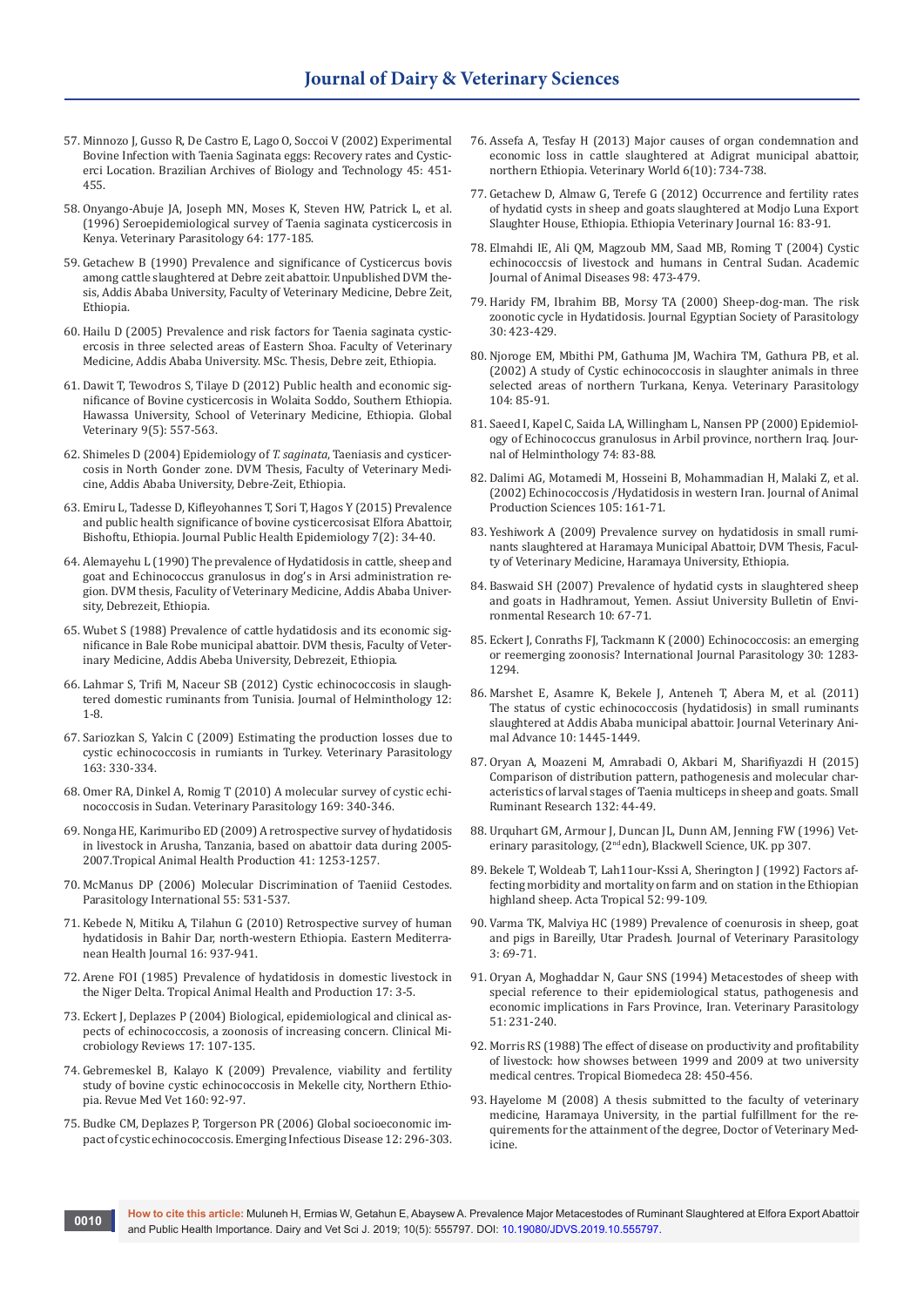- 94. [Scala A, Cancedda GM, Varcasia A, Ligios C, Garippa G, et al. \(2007\) A](https://www.ncbi.nlm.nih.gov/pubmed/16973285)  [survey of Taenia multiceps coenurosis in Sardinian sheep. Veterinary](https://www.ncbi.nlm.nih.gov/pubmed/16973285)  [Parasitology 143: 294-298.](https://www.ncbi.nlm.nih.gov/pubmed/16973285)
- 95. [Gemmell MA, Lawson JR, Roberts MG \(1987\) Population dynamics in](https://www.cambridge.org/core/journals/parasitology/article/population-dynamics-in-echinococcosis-and-cysticercosis-evaluation-of-the-biological-parameters-of-taenia-hydatigena-and-t-ovis-and-comparison-with-those-of-echinococcus-granulosus/68BBFF9D087DD1B34AD9818172BEF21D)  [echinococcosis and cysticercosis: evaluation of the biological parame](https://www.cambridge.org/core/journals/parasitology/article/population-dynamics-in-echinococcosis-and-cysticercosis-evaluation-of-the-biological-parameters-of-taenia-hydatigena-and-t-ovis-and-comparison-with-those-of-echinococcus-granulosus/68BBFF9D087DD1B34AD9818172BEF21D)[ters of Taenia hydatigena and Taenia ovis and comparision with those](https://www.cambridge.org/core/journals/parasitology/article/population-dynamics-in-echinococcosis-and-cysticercosis-evaluation-of-the-biological-parameters-of-taenia-hydatigena-and-t-ovis-and-comparison-with-those-of-echinococcus-granulosus/68BBFF9D087DD1B34AD9818172BEF21D)  [of Echinococcus granulosus. Parasitology 94: 161-180.](https://www.cambridge.org/core/journals/parasitology/article/population-dynamics-in-echinococcosis-and-cysticercosis-evaluation-of-the-biological-parameters-of-taenia-hydatigena-and-t-ovis-and-comparison-with-those-of-echinococcus-granulosus/68BBFF9D087DD1B34AD9818172BEF21D)
- 96. [Kia EB, Masoud J, Yalda A, Mahmoudi M, Farahani H \(2005\) Study on](http://ijph.tums.ac.ir/index.php/ijph/article/view/1843)  [Human taeniasis by administering anti- Taenia drugs. Iranian Journal](http://ijph.tums.ac.ir/index.php/ijph/article/view/1843)  [of Public Health 34: 47-50.](http://ijph.tums.ac.ir/index.php/ijph/article/view/1843)
- 97. Solaymani AR, Jamali SR, Hoseini K (2011) Intestinal obstruction due to Taenia saginata. Tehran University Medical Journal 69: 136-140.
- 98. [Daryani A, Ettehad GH, Sharif M, Ghorbani L, Ziaei H \(2008\) Prevalence](https://www.sciencedirect.com/science/article/pii/S0956713507001648)  [of intestinal parasites in vegetables consumed in Ardabil, Iran. Food](https://www.sciencedirect.com/science/article/pii/S0956713507001648)  [Control 19: 790-794.](https://www.sciencedirect.com/science/article/pii/S0956713507001648)
- 99. [Mamishi S, Sagheb S, Pourakhbari B \(2007\) Hydatid disease in Iranian](https://www.ncbi.nlm.nih.gov/pubmed/17932603)  [children. Journal of Microbiology, Immunology, and Infection 40: 428-](https://www.ncbi.nlm.nih.gov/pubmed/17932603) [431.](https://www.ncbi.nlm.nih.gov/pubmed/17932603)
- 100. [Sarkari B, Sadjjadi SM, Beheshtian MM, Aghaee M, Sedaghat F \(2010\)](https://www.ncbi.nlm.nih.gov/pubmed/19175567)  [Human cystic echinococcosis in Yasuj district in southwest of Iran:](https://www.ncbi.nlm.nih.gov/pubmed/19175567)  [an epidemiological study of seroprevalence and surgical cases over a](https://www.ncbi.nlm.nih.gov/pubmed/19175567)  [ten-year period. Zoonoses and Public Health 57: 146-150.](https://www.ncbi.nlm.nih.gov/pubmed/19175567)
- 101. [Sadjjadi SM \(2006\) Present situation of echinococcosis in the Mid](https://www.ncbi.nlm.nih.gov/pubmed/16337429)[dle East and Arabic North Africa. Parasitology International 55:](https://www.ncbi.nlm.nih.gov/pubmed/16337429)  [S197-S202.](https://www.ncbi.nlm.nih.gov/pubmed/16337429)
- 102. [Antonios SN, Mina SN \(2000\) A case report of human](https://www.ncbi.nlm.nih.gov/pubmed/11198393) *Coenurus cerebralis* [in Tanta, Egypt. Journal of the Egyptian Society of Parasitology](https://www.ncbi.nlm.nih.gov/pubmed/11198393)  [30: 959-960.](https://www.ncbi.nlm.nih.gov/pubmed/11198393)
- 103. Acha PN, Szyfres B (2003) Helminthiases: Cestodiases, Text book of zoonoses and communicable diseases common to man and animals, (3rd edn), pan America Health Organization 3: 162-163.
- 104. [Allan JC, Craig PS, Garcia noval J, Mencos F, Liu D, et al. \(1992\) Copro](https://www.ncbi.nlm.nih.gov/pubmed/1594298)[antigen detection for immune diagnosis of echinococcosis and taeni](https://www.ncbi.nlm.nih.gov/pubmed/1594298)[osis in dogs and humans. Parasitology 104: 347-355.](https://www.ncbi.nlm.nih.gov/pubmed/1594298)
- 105. Alum A, Rubino JR, Ijaz MK (2010) The global war against intestinal parasites - Should we use a holistic approach? International Journal of Infectious Disease 14: 732-738.
- 106. Assefa A (2015) Public Health Impact of Bovine Cysticercosis in Ethiopia: A review. Journal of Veterinary Science Research 1(1): 0-10.
- 107. Attindehou S, Salifou S (2012) Epidemiology of cestodes infections in sheep and goats in Benin. Veterinary Research 5(3): 59-62.
- 108. Avcioglu H, Terim KA, Yildirim A (2012) Clinical, morphological and histopathological features of bovine coenurosis: case reports. Revue de Med Vet 163(3): 295-298.
- 109. [Bekele T, Mukasa-Mugerwa E, Kasali OB \(1988\) The prevalence of](https://www.ncbi.nlm.nih.gov/pubmed/3388745)  [cysticercosis and hydatosis in Ethiopian sheep. Veterinary Parasitol](https://www.ncbi.nlm.nih.gov/pubmed/3388745)[ogy 28: 267-270.](https://www.ncbi.nlm.nih.gov/pubmed/3388745)
- 110. [Belino EO \(1975\) Some observations T saginata Cysticercosis in](https://www.ncbi.nlm.nih.gov/pubmed/1228148)  [slaughtered cattle in Nigeria. Interernational Jounal of Zoonosis 3:](https://www.ncbi.nlm.nih.gov/pubmed/1228148)  [92-99.](https://www.ncbi.nlm.nih.gov/pubmed/1228148)
- 111. [Benifla M, Barrelly R, Shelef I, El-On J, Cohen A, et al. \(2007\) Huge](https://www.ncbi.nlm.nih.gov/pubmed/18154024)  [hemispheric intraparenchymal cyst caused by Taenia multiceps in a](https://www.ncbi.nlm.nih.gov/pubmed/18154024)  [child. Case report. Journal Neurosurgical 107\(6\): 511-514.](https://www.ncbi.nlm.nih.gov/pubmed/18154024)
- 112. Bilger B, Dinkel A, Merli M, Mackenstedt U (1999) Echinococcus multilocularis in animal hosts: new data from Western Europe. Helminthologia 36: 185-191.
- 113. Biswas D (2013) Ultrasound diagnosis and surgical treatment of coenurosis (GID) in bengal goat (Capra hircus) atchittagong metro-

politan area, Chittagong, Bangladesh. Science Journal of Veterinary Advance 2(5): 68-75.

- 114. [Budke CM, Campos-Ponce M, Qian W, Torgerson PR \(2005\) A canine](https://www.ncbi.nlm.nih.gov/pubmed/15619374)  [purgation study and risk factor analysis for echinococcosis in a high](https://www.ncbi.nlm.nih.gov/pubmed/15619374)  [endemic region of the Tibetan plateau. Veterinary Parasitology 127:](https://www.ncbi.nlm.nih.gov/pubmed/15619374)  [43-49.](https://www.ncbi.nlm.nih.gov/pubmed/15619374)
- 115. Central Statistical Agency (2008) Summary and statistical report of the 2007 population and housing census, Federal Democratic Republic of Ethiopia Population Census Commission, Addis Ababa, Ethiopia.
- 116. Central Statistical Authority (2009) Federal Democratic Republic of Ethiopia Agriculture sample enumeration statistical abstract pp. 446-539.
- 117. Cheesbrough M (2005) District Laboratory Practice in Tropical Countries. (2<sup>nd</sup> edn), Cambridge University Press, Cambridge, UK, pp. 454.
- 118. Cheesbrough M (2006) District Laboratory Practice in Tropical Countries. (2nd edn), Cambridge University Press, Cambridge, UK, pp. 434.
- 119. [Christodoulopoulos G \(2007\) Two rare clinical manifestations of co](https://www.ncbi.nlm.nih.gov/pubmed/17027156)[enurosis in sheep. Veterinary Parasitology 143: 368-370.](https://www.ncbi.nlm.nih.gov/pubmed/17027156)
- 120. [Christodoulopoulos G, Theodoropoulos G, Petrakos G \(2008\) Epide](https://www.ncbi.nlm.nih.gov/pubmed/18346853)[miological survey of cestode - larva disease in Greek sheep flocks.](https://www.ncbi.nlm.nih.gov/pubmed/18346853)  [Veterinary Parasitology 153\(3\): 368-373.](https://www.ncbi.nlm.nih.gov/pubmed/18346853)
- 121. [Dakkak A \(2010\) Echinococcosis/hydatidosis: a severe threat in](https://www.ncbi.nlm.nih.gov/pubmed/20888694)  [Mediterranean countries. Veterinary Parasitology 174\(1-2\):2-11.](https://www.ncbi.nlm.nih.gov/pubmed/20888694)
- 122. Dawit S (2004) Epidemiology of *T. saginata* Taeniasis and Cysticercosis in North Gonder Zone, North Western Ethiopia. DVM Thesis, FVM, AAU, Debre Zeit, Ethiopia.
- 123. Deressa A, Tilahun T, Tadesse A, Beyene M, Gebrewold G, et al. (2012) Assessment of Coenuruscerebralis and its economic impact in sheep brain harvested at Ethiopian Health and Nutrition Research Institute, Ethiopia. International Journal of Livestock Research, 2(2): 217-226.
- 124. [Desta B \(1995\) Ethiopian traditional herbal drugs, part 1: Studies on](https://www.ncbi.nlm.nih.gov/pubmed/7739224)  [the toxicity and therapeutic activity of local taenicidal medication.](https://www.ncbi.nlm.nih.gov/pubmed/7739224)  [Journal of Ethno pharmaceutical 45: 7-33.](https://www.ncbi.nlm.nih.gov/pubmed/7739224)
- 125. Dohoo I, Martin W, Stryhn H (2009) Veterinary Epidemiological Research, (2<sup>nd</sup> edn), AVCInc. Prince Edward Island, Canada, pp. 100-105.
- 126. Doyle MP, Beuchat LR, Montaville TJ (1997) Food Microbiology. Fundamentals and Frontiers. Center for Food Safety and Quality Enhancement. Department of Food Science and Technology, University of Georgia. Washington, USA.
- 127. [Eichenberger RM, Lewis F, Gabriël S, Dorny P, Torgerson PR, et al.](https://www.ncbi.nlm.nih.gov/pubmed/23831108)  [\(2013\) Multi-test analysis and model-based estimation of the prev](https://www.ncbi.nlm.nih.gov/pubmed/23831108)[alence of Taenia saginata cysticercus infection in naturally infected](https://www.ncbi.nlm.nih.gov/pubmed/23831108)  [dairy cows in the absence of a 'gold standard' reference test. Interna](https://www.ncbi.nlm.nih.gov/pubmed/23831108)[tional Journal Parasitology 43\(10\): 853-859.](https://www.ncbi.nlm.nih.gov/pubmed/23831108)
- 128. Eom KS, Rim HJ (1999) Morphologic descriptions of Taenia asiatica. Korea Journal Parasitology 31: 1-6.
- 129. Fakhar F, Sadjjadi SM (2007) Prevalence of hydatidosis in slaughtered herbivores in Qom Province, Central Part of Iran. Veterinary Research Community 31: 993-997.
- 130. FAO (1982) Echinococcus/hydatidosis: surveillance, prevention and control. FAO/UNEP/WHO guidelines. FAO Animal Production and Health Paper No. 29. Rome, Italy.
- 131. Fertig DL, Dorn CR (1985) Taenia saginata cysticercosis in an Ohio cattle feeding operation. Journal of America Veterinary Medical Association pp. 1281-1286.
- 132. Flisser A, Craig PS, Ito A (2011) Cysticercosis and taeniosis Taenia saginata, Taenia solium and Taenia saginata. In: Zoonoses. Biology, Clinical Practice, and Public Health Control,

**How to cite this article:** Muluneh H, Ermias W, Getahun E, Abaysew A. Prevalence Major Metacestodes of Ruminant Slaughtered at Elfora Export Abattoir and Public Health Importance. Dairy and Vet Sci J. 2019; 10(5): 555797. DOI: [10.19080/JDVS.2019.10.555797.](http://dx.doi.org/10.19080/JDVS.2019.10.555797) **and Public Health Importance. Dairy and Vet** Sci J. 2019; 10(5): 555797. DOI: 10.19080/JDVS.2019.10.555797.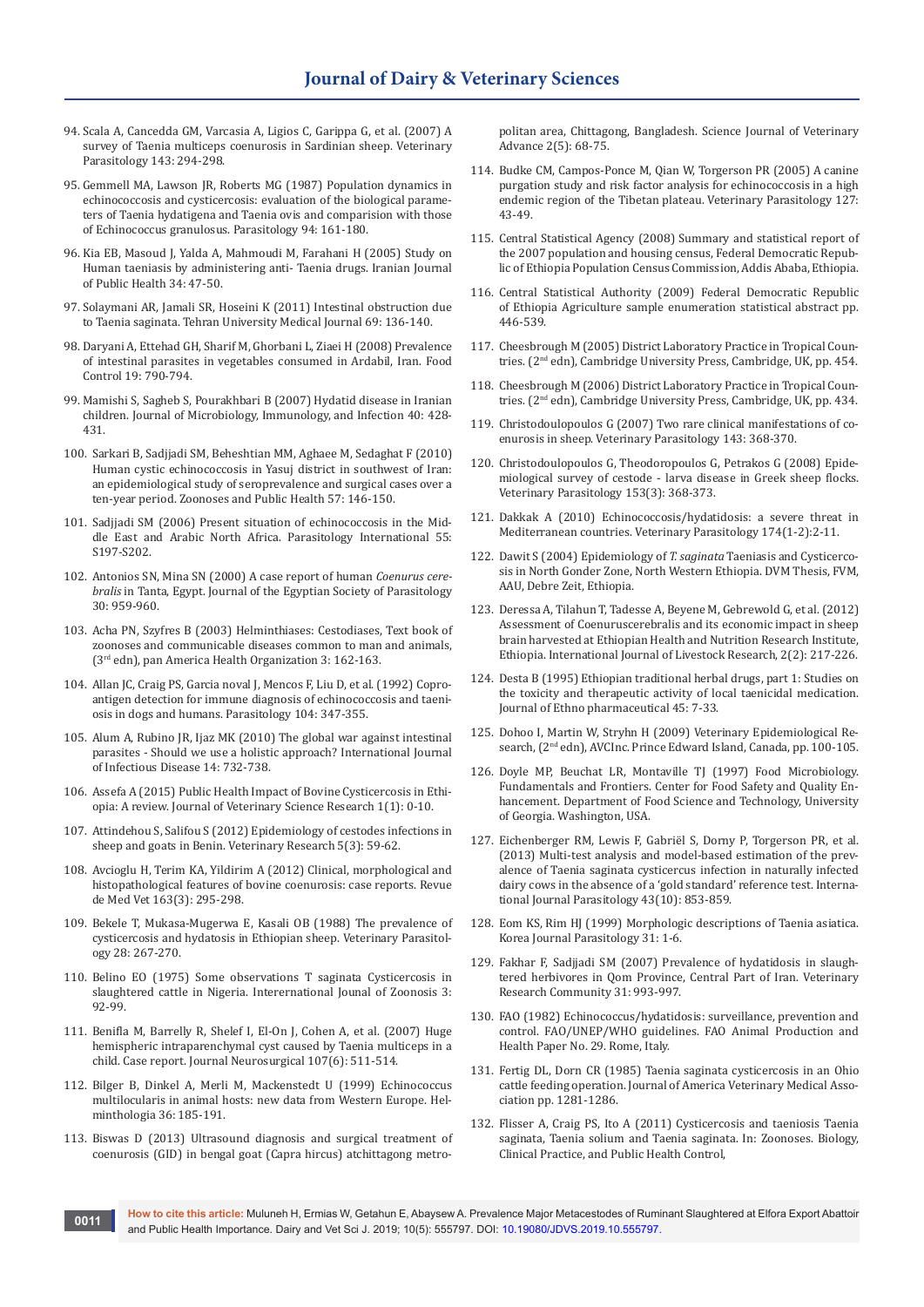- 133. Frolova AA (1982) Epidemiology of Taeniosis. Zoonoses Control Collection of Teaching Aids for International Training Course. V.II, Moscow, Russia.
- 134. Garedaghi Y, Rezaii Saber AP, Saberie Khoroshahi M (2011) Prevalence of bovine Cysticercosis of Slaughtered Cattle in Meshkinshahr Abattoir. American Journal of Animal Veterinary Science 6(3): 121- 124.
- 135. [Garippa G, Varcasia A, Scala A \(2004\) Cystic echinococcosis in Italy](https://www.ncbi.nlm.nih.gov/pubmed/16044697)  [from the 1950s to present. Parasitology 46: 387-391.](https://www.ncbi.nlm.nih.gov/pubmed/16044697)
- 136. [Gasser R, Chilton NB \(1995\) Characterization of taeniid cestode spe](https://www.ncbi.nlm.nih.gov/pubmed/7785524)[cies by PCR-RFLP of its ribosomal DNA. Acta Tropical 59: 31-40.](https://www.ncbi.nlm.nih.gov/pubmed/7785524)
- 137. [Giadinis ND, Psychas V, Polizopoulou Z, Papadopoulos E, Papaioan](https://www.ncbi.nlm.nih.gov/pubmed/22506508)[nou N, et al. \(2012\) Acute coenurosis of dairy sheep from 11 flocks in](https://www.ncbi.nlm.nih.gov/pubmed/22506508)  [Greece. New Zealand Veterinary Journal 60\(4\): 247-253.](https://www.ncbi.nlm.nih.gov/pubmed/22506508)
- 138. Gicik Y, Kara M, Arsalan MO (2007) Prevalence of Coenuruscerebralis in sheep in Kars Province, Turkey. Bull Veterinary Institute Pulawy 51(3): 379-382.
- 139. Godara R, Katoch R, Yadav A, Khajuria JK, Borkataki S (2011) Coenurosis in small ruminants: an overview. Veterinary Practice 12(1): 102-105.
- 140. [Gonzalez LM, Montero E, Morakote N, Puente S, Diaz DE, et al. \(2004\)](https://www.ncbi.nlm.nih.gov/pubmed/15246508)  [Differential diagnosis of Taenia saginata and Taenia saginata asiatica](https://www.ncbi.nlm.nih.gov/pubmed/15246508)  [taeniosis through PCR. Diagnostic Microbialogy Infectious Diseases](https://www.ncbi.nlm.nih.gov/pubmed/15246508)  [49: 183-188.](https://www.ncbi.nlm.nih.gov/pubmed/15246508)
- 141. Grosso G, Gruttadauria S, Biondi A, Marventano S, Mistretta A (2012) Worldwide epidemiology of liver hydatidosis including the Mediterranean area.
- 142. Gül Y, İssi M, Özer S (2007) Clinical and pathological observations of flock of sheep showing epileptoid spasm related to Oestrosis and Coenurosis. FÜ Sağlık Bil Derg 21: 173-177.
- 143. Harrison LJS, Sewell MMH (1991) The Zoonotic Taeniae of Africa. In: Parasitic Helminths and Zoonoses in Africa. Unwin Hyman, London, UK, pp. 54-56.
- 144. [Hashim MA, Rashid MH, Nooruddin M \(2000\) Extraneural coenuria](https://www.cabdirect.org/cabdirect/abstract/20013086136)[sis in Bengal goats. 4. Treatment. Bangladesh Veterinary, 17\(1\): 46-](https://www.cabdirect.org/cabdirect/abstract/20013086136) [49.](https://www.cabdirect.org/cabdirect/abstract/20013086136)
- 145. Inechukwu BI, Onwukeme KE (1991) Intraocular coenurosis: a case report. Br Journal of Opthalmology 75(7): 430-431.
- 146. [Jabbar A, Swiderski Z, Mlocicki D, Beveridge I, Lightowlers MW](https://www.ncbi.nlm.nih.gov/pubmed/19835645)  [\(2010\) The ultrastructure of taeniid cestode oncospheres and local](https://www.ncbi.nlm.nih.gov/pubmed/19835645)[ization of host-protective antigens. Parasitology 137: 521-535.](https://www.ncbi.nlm.nih.gov/pubmed/19835645)
- 147. [Jia WZ, Yan HB, Guo AJ, Zhu XQ, Wang YC \(2010\) Complete mitochon](https://www.ncbi.nlm.nih.gov/pubmed/20649981)[drial genomes of Taenia multiceps, T. hydatigena and T. pisiformis:](https://www.ncbi.nlm.nih.gov/pubmed/20649981)  [additional molecular markers for a tapeworm genus of human and](https://www.ncbi.nlm.nih.gov/pubmed/20649981)  [animal health significance. BMC Genomics 11: 447.](https://www.ncbi.nlm.nih.gov/pubmed/20649981)
- 148. Jibat T, Ejeta G, Asfaw Y, Wudie A (2008) Causes of abattoir condemnation in apparently healthy slaughtered sheep and goats at HELMEX abattoir, Debre Zeit, Ethiopia. Revue de Médical Véterinary 159(5): 305-311.
- 149. Khalil LF, Jones A, Bray RA (1994) Keys to the Cestode Parasites of Vertebrates. Wallingford, Oxon, CAB International, UK.
- 150. [Kheirandish R, Sami M, Azizi S, Mirzaei M \(2012\) Prevalence, predi](https://www.ncbi.nlm.nih.gov/pubmed/23327321)[lection sites and pathological findings of Taenia multicepscoenuri in](https://www.ncbi.nlm.nih.gov/pubmed/23327321)  [slaughtered goats from south-east Iran. Underreport, Journal of Vet](https://www.ncbi.nlm.nih.gov/pubmed/23327321)[erinary Research 79\(1\): 1-5.](https://www.ncbi.nlm.nih.gov/pubmed/23327321)
- 151. [Lescano AG, Zunt J \(2013\) Other cestodes: sparganosis, coenurosis](https://www.ncbi.nlm.nih.gov/pubmed/23829923)  [and Taenia crassiceps cysticercosis. Handbook Clinical Neurology](https://www.ncbi.nlm.nih.gov/pubmed/23829923)  [114: 335-345.](https://www.ncbi.nlm.nih.gov/pubmed/23829923)
- 152. [Lightowlers MW, Rolfe R, Gauci CG \(1996\) Taenia saginata: Vaccina](https://www.ncbi.nlm.nih.gov/pubmed/8948322)[tion against Cysticercosis in cattle with recombinant oncosphere an](https://www.ncbi.nlm.nih.gov/pubmed/8948322)[tigens. Experimental Parasitolology 84: 330-338.](https://www.ncbi.nlm.nih.gov/pubmed/8948322)
- 153. Lloyd S (2011) Other cestode infections. Hymenoleposis, diphyllobothriosis, coenurosis, and another adult and larval cestodes. In: Zoonoses. Biology, Clinical Practice, and Public Health Control. MACMIL-LAN education Ltd, ACCT. p. 6-10
- 154. [Loos-frank B \(2000\) An up-date of Verster's \(1969\) Taxonomic revi](https://www.ncbi.nlm.nih.gov/pubmed/10768761)[sion of the genus Taenia \(Cestoda\) in table format. Systmatic Parasi](https://www.ncbi.nlm.nih.gov/pubmed/10768761)[tology 45: 155-183.](https://www.ncbi.nlm.nih.gov/pubmed/10768761)
- 155. [Maeda GE, Kyvsgaard NP, Nansen C, Bogh HO \(1996\) Distribution of](https://www.sciencedirect.com/science/article/pii/0167587796010367)  [Taenia saginata Cysts by Muscle group in Naturally Infected Cattle in](https://www.sciencedirect.com/science/article/pii/0167587796010367)  [Tanzania. Preventive Veterinary Medecine 28\(2\): 81-89.](https://www.sciencedirect.com/science/article/pii/0167587796010367)
- 156. Mann I (1984) Environmental Hygienic & Sanitary Based on Concept of Primary Health as a tool for Surveillance, Prevention and Control of Taensiasis /Cystcercosis. Current Publication in Health Research Tropics 36: 127 - 140.
- 157. [McManus DP, Thompson RC \(2003\) Molecular epidemiology of cystic](https://www.ncbi.nlm.nih.gov/pubmed/15042999)  [echinococcosis. Parasitology 127: 37-51.](https://www.ncbi.nlm.nih.gov/pubmed/15042999)
- 158. McManus DP, Zhang W, Li J, Bartley PB (2003) Echinococcosis. Lancet 362: 1295-1304.
- 159. [McManus DP, Smyth JD \(1986\) Hydatidosis: changing concepts in epi](https://www.ncbi.nlm.nih.gov/pubmed/15462811)[demiology and speciation. Parasitology Today. 2\(6\): 163-168.](https://www.ncbi.nlm.nih.gov/pubmed/15462811)
- 160. Miran BM (2013) coenurosis in slab-slaughtered sheep and goats in ngorongoro district: prevalence and predisposing factors of the disease, Mscthesis, adissertation submitted in partial fulfilment of the requirements for the degree of Master of Science in parasitology of sokoine university of agriculture. morogoro, tanzania. p. 58.
- 161. [Miran MB, Nzalawahe J, Kassuku AA, Swai ES \(2015\) Prevalence of](https://www.ncbi.nlm.nih.gov/pubmed/26306799)  [coenurosis in sheep and goats at three slaughter slabs in Ngorongoro](https://www.ncbi.nlm.nih.gov/pubmed/26306799)  [District, Tanzania. Tropical Animal Health Production 47\(8\): 1591-](https://www.ncbi.nlm.nih.gov/pubmed/26306799) [1597.](https://www.ncbi.nlm.nih.gov/pubmed/26306799)
- 162. Moghaddar N, Oryan A, Gaur SNS (1992) Coenurosis in cattle in Iran. Journal of Applied Animal Research 2: 119-121.
- 163. [Molyneux DH \(2004\) Neglected" diseases but unrecognized success](https://www.ncbi.nlm.nih.gov/pubmed/15276399)[es-- challenges and opportunities for infectious disease control. Lan](https://www.ncbi.nlm.nih.gov/pubmed/15276399)[cet 364: 380-383.](https://www.ncbi.nlm.nih.gov/pubmed/15276399)
- 164. [Moro P, Schantz PM \(2006\) Cystic echinococcosis in the Americas.](https://www.ncbi.nlm.nih.gov/pubmed/16376604)  [Parasitology International 55: 181-186.](https://www.ncbi.nlm.nih.gov/pubmed/16376604)
- 165. [Morris DL, Richards KS, Clarkson MJ, Taylor DH \(1990\) Comparison](https://www.ncbi.nlm.nih.gov/pubmed/2382392)  [of albendazole and praziquantel therapy of Echinococcus granulosus](https://www.ncbi.nlm.nih.gov/pubmed/2382392)  [in naturally infected sheep. Veterinary Parasitology 36: 83-90.](https://www.ncbi.nlm.nih.gov/pubmed/2382392)
- 166. Muqbil NA, Al-Salami OM, Arabh HA (2012) Prevalence of unilocularhydatidosis in slaughtered animals in Aden Governorate-Yemen. Jordan Journal of Biology Science 5(2): 121-124.
- 167. Navarrete N, Jersic MI, Denis R (1995) Comparación de tres técnicas en el diagnostic serológico de la hidatidosis humana. Bol Chil Parasitol 50: 97-100.
- 168. Njau BC, Scholteus RG, Kasili O (1990) Parasites of sheep at the International Livestock Centre for Africa, Debre Behan Station, Ethiopia. Preventive Veterinary Medicine 9: 267-277.
- 169. [Nourani H, Pirali Kheirabadi KH, Rajabi H, Banitalebi A \(2010\) An](https://www.ncbi.nlm.nih.gov/pubmed/21399607)  [unusual migration of Taenia hydatigena larvae in a lamb. Tropical](https://www.ncbi.nlm.nih.gov/pubmed/21399607)  [Biomedicine 27: 651- 656.](https://www.ncbi.nlm.nih.gov/pubmed/21399607)
- 170. [Nunes Dda S, Gonzaga HT, Ribeiro Vda S, da Cunha JP, Costa-Cruz JM](https://www.ncbi.nlm.nih.gov/pubmed/23433713)  [\(2013\) Taenia saginata metacestode antigenic fractions obtained by](https://www.ncbi.nlm.nih.gov/pubmed/23433713)  [ion exchange chromatography: potential source of immunodominant](https://www.ncbi.nlm.nih.gov/pubmed/23433713)  [markers applicable in the immunodiagnostic of human neurocystic](https://www.ncbi.nlm.nih.gov/pubmed/23433713)[ercosis. Diagnostic Microbiology Infectious Diseases 762: 36-41.](https://www.ncbi.nlm.nih.gov/pubmed/23433713)

**How to cite this article:** Muluneh H, Ermias W, Getahun E, Abaysew A. Prevalence Major Metacestodes of Ruminant Slaughtered at Elfora Export Abattoir and Public Health Importance. Dairy and Vet Sci J. 2019; 10(5): 555797. DOI: [10.19080/JDVS.2019.10.555797.](http://dx.doi.org/10.19080/JDVS.2019.10.555797) **and Public Health Importance. Dairy and Vet** Sci J. 2019; 10(5): 555797. DOI: 10.19080/JDVS.2019.10.555797.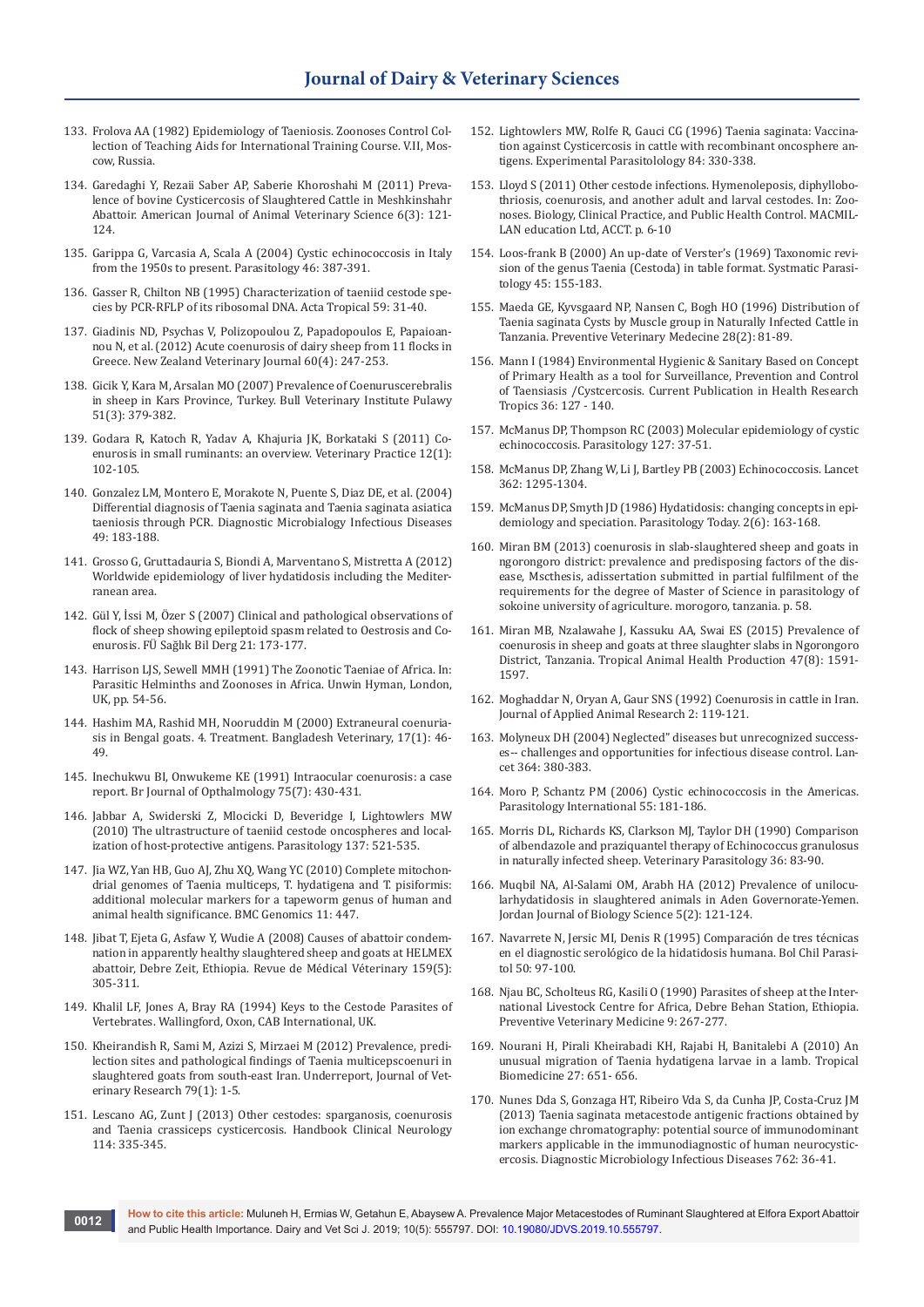- 171. OIE (2000) Manual of Standards for Diagnostic Tests and Vaccines. Cysticercosis pp. 423-428.
- 172. OIE (2004) Cystecercosis: In manual of diagnostic tests and vaccines for terrestrial animals.
- 173. [Oryan A, Gaur SN, Moghaddar N, Delavar H \(1998\) Clinico-patholog](https://jsava.co.za/index.php/jsava/article/view/845)[ical studies in cattle experimentally infected with Taenia saginata](https://jsava.co.za/index.php/jsava/article/view/845)  [eggs. JS Afr Veterins Assocation 69: 156-162.](https://jsava.co.za/index.php/jsava/article/view/845)
- 174. [Oryan A, Moghaddar N, Gaur SN \(1995\) Taenia saginata cysticercosis](https://www.ncbi.nlm.nih.gov/pubmed/7660569)  [in cattle with special reference to its prevalence, pathogenesis and](https://www.ncbi.nlm.nih.gov/pubmed/7660569)  [economic implications in Fars Province of Iran. Veterinary Parasitol](https://www.ncbi.nlm.nih.gov/pubmed/7660569)[ogy 57: 319-327.](https://www.ncbi.nlm.nih.gov/pubmed/7660569)
- 175. Palmer SR (2011) Oxford textbook of zoonoses: biology, clinical practice, and public health control, Oxford University Press, New York, USA.
- 176. Palmer SR, Lord Soulsby EJL, Torgerson PR, Simpson DH (2012) Oxford University Press, Oxford, UK, pp. 644-649.
- 177. Pandey GS, Sharma RN (1987) A survey of Pulmonary diseases at Lusaka Abattoir in Zambia. Bulletin of Animal Health and Production in Africa 35: 336-338.
- 178. Parihar NS (1988) Pathology of *Coenurus cerebralis* in ovine subclinical infections. Indian Journal of Animal Science 58: 539- 543.
- 179. Parija SC (1996) Text Book of Medical Parasitology. Protozoology and Helminthology. Text and Color Atlas. All Indian Publishers and Distributors Registered.
- 180. [Pierre C, Civatte M, Chevalier A, Terrier JP, Gros P, et al. \(1998\) di](https://www.ncbi.nlm.nih.gov/pubmed/9718562)[agnostic des helminthes en anatomie pathologique. Medical Tropical](https://www.ncbi.nlm.nih.gov/pubmed/9718562)  [\(Mars\) 58: 85-97.](https://www.ncbi.nlm.nih.gov/pubmed/9718562)
- 181. Reniecke RK (1983) Veterinary Helimntology. Butterworths. Food Safety and Handling, Epidemiological Findings from an Out Break of Cysticecosis in Feed lot Cattle. JAVMA 205(1):75-86.
- 182. [Romig T, Omer RA, Zeyhle E \(2011\) Echinococcosis in sub-Saharan](https://www.ncbi.nlm.nih.gov/pubmed/21561714)  [Africa: emerging complexity. Veterinary Parasitology 181: 43-47.](https://www.ncbi.nlm.nih.gov/pubmed/21561714)
- 183. [Scala A, Varcasia A \(2006\) Updates on morphobiology, epidemiology](https://www.ncbi.nlm.nih.gov/pubmed/16881398)  [and molecular characterization of coenurosis in sheep. Parassitologia](https://www.ncbi.nlm.nih.gov/pubmed/16881398)  [48\(1-2\): 61-63.](https://www.ncbi.nlm.nih.gov/pubmed/16881398)
- 184. Schantz PM (1982) Echinococcosis. In: Jacobs L, Arambuloz P (Eds.), CRC handbook series in zoonoses 38: 129 -131.
- 185. [Scott PR \(2012\) Diagnosis and treatment of coenurosis in sheep, Uni](https://www.ncbi.nlm.nih.gov/pubmed/22503036)[versity of Edinburgh, Easter Bush Veterinary Centre, Roslin, Midlo](https://www.ncbi.nlm.nih.gov/pubmed/22503036)[thian, Scotland, United Kingdom. Veterinary Parasitology 189\(1\):](https://www.ncbi.nlm.nih.gov/pubmed/22503036)  [75-78.](https://www.ncbi.nlm.nih.gov/pubmed/22503036)
- 186. [Skerritt GC, Stallbaumer MF \(1984\) Diagnosis and treatment of co](https://www.ncbi.nlm.nih.gov/pubmed/6506419)[enuriasis \(gid\) in sheep. Veterinary Research 115: 399- 403.](https://www.ncbi.nlm.nih.gov/pubmed/6506419)
- 187. Soulsby EJL (1982) Helminths, arthropods and protozoa of domesticated animals, (7<sup>th</sup> edn), Bailliere Tindall, London. Lead and Febiger. Philadelphia, USA, pp. 119-127.
- 188. [Suwan Z \(1995\) Sonographic findings in hydatid disease of the liver:](https://www.ncbi.nlm.nih.gov/pubmed/7668917)  [Comparison with other imaging methods. Annual Tropical Medical](https://www.ncbi.nlm.nih.gov/pubmed/7668917)  [Parasitology 89: 261-269.](https://www.ncbi.nlm.nih.gov/pubmed/7668917)
- 189. Symth JD (1994) Introduction to Animal Parasitology. (3rd edn), Cambridge University press, London, UK, pp. 334-340.
- 190. Taresa G, Melaku A, Bogale B, Chanie M (2011) Cyst viability, body site distribution and public health significance of bovine cysticercosis at Jimma, south west Ethiopia. Global Veterinaria 7: 164-168.
- 191. Tavassoli M, Malekifard F, Soleimanzadeh A, Tajik H (2011) Prevalence of Coenuruscerebralis in sheep in Northwest of Iran. Veterinary Research Forum 2(4): 274-276.
- 192. Tesfaye D, Sadado T, Demissie T (2012) Public Health and Economic Significance of Bovine Cysticercosis in Wolaita Soddo, Southern Ethiopia. Global Veterinaria 9: 557-563.
- 193. [Thompson RC, McManus DP \(2002\) Towards a taxonomic revision of](https://www.ncbi.nlm.nih.gov/pubmed/12377596)  [thegenus Echinococcus. Trends Parasitology 18: 452-457.](https://www.ncbi.nlm.nih.gov/pubmed/12377596)
- 194. Tigist N (2009) Prevalence and economic importance of bovine hydatidosis in Bahir Dar municipal abattoir. DVM thesis, School of Veterinary Medicine, Jimma University, Jimma, Ethiopia.
- 195. [Torgerson PR, Karaeva RR, Corkeri N, Abdyjaparov TA, Kuttubaev OT](https://www.ncbi.nlm.nih.gov/pubmed/12505183)  [\(2003\) Human cystic echinococcosis in Kyrgystan: an epidemiologi](https://www.ncbi.nlm.nih.gov/pubmed/12505183)[cal study. Acta Tropical 85: 51-61.](https://www.ncbi.nlm.nih.gov/pubmed/12505183)
- 196. [Torgerson PR, Budke CM \(2003\) Echinococcosis an international](https://www.ncbi.nlm.nih.gov/pubmed/12726737)  [public health challenge. Research in Veterinary Science 74: 191-202.](https://www.ncbi.nlm.nih.gov/pubmed/12726737)
- 197. [Ugbomoiko US, Ariza L, Heukelbach J \(2008\) Parasites of importance](https://www.ncbi.nlm.nih.gov/pubmed/19068110)  [for human health in Nigerian dogs: high prevalence and limited](https://www.ncbi.nlm.nih.gov/pubmed/19068110)  [knowledge of pet it shows it is assessed? In: proceeding of New Zea](https://www.ncbi.nlm.nih.gov/pubmed/19068110)[land Society of Animal Production 48: 117-123.](https://www.ncbi.nlm.nih.gov/pubmed/19068110)
- 198. Upadhayay AK (2005) Text book of preventive medicine, first edition, Int. book distributing company (Publ. Div.), pp. 452-454.
- 199. Uslu U, Guclu F (2007) Prevalence of *Coenurus cerebralis* in sheep in Turkey. Medical Weterynarina 63(6): 678-680.
- 200. Van De N, Le TH, Lien PT, Eom KS (2014) Current status of taeniosis and cysticercosis in Vietnam. Korean Journal Parasitology 52: 125- 129.
- 201. [Varcasia A, Jia WZ, Yan HD, Manunta ML, Pipia AP, et al. \(2012\) Mo](https://www.ncbi.nlm.nih.gov/pubmed/22884911)[lecular characterization of subcutaneous and muscular coenurosis of](https://www.ncbi.nlm.nih.gov/pubmed/22884911)  [goats in United Arab Emirates. Veterinary Parasitology 190\(3\): 604-](https://www.ncbi.nlm.nih.gov/pubmed/22884911) [607.](https://www.ncbi.nlm.nih.gov/pubmed/22884911)
- 202. [Varcasia A, Tosciri G, Coccone GNS, Pipia AP, Garippa G, et al. \(2009\)](https://www.ncbi.nlm.nih.gov/pubmed/19345506)  [Preliminary field trial of a vaccine against coenurosis caused by Tae](https://www.ncbi.nlm.nih.gov/pubmed/19345506)[niamulticeps. Veterinary Pathology 162\(3\): 285-289.](https://www.ncbi.nlm.nih.gov/pubmed/19345506)
- 203. Vink WD, Lopes Pereira A, Nota and De Balogh KKIM (1997) Prevalence of Coenurosis in goats in tete province, Mozambique. France, pp: 72-99.
- 204. Wanzal W, OnyangoAbuje JA, Kang'ethe EK, Zessin KH, Kyule NM, et al. (2003) Analysis of post mortem diagnosis of Bovine cysticercosis in Kenyan cattle. Online Journal of Veterinary Research 7: 1-9.
- 205. [WHO \(1983\) Guidelines for Surveillance, Prevention and Control of](https://apps.who.int/iris/handle/10665/66403)  [Taeniosis/ Cysticercosis. In: Gemmell M, Matyas Z Pawlowski, Souls](https://apps.who.int/iris/handle/10665/66403)  [EJL \(Eds.\), WHO, Geneva. VPH 83: 49-207.](https://apps.who.int/iris/handle/10665/66403)
- 206. [WHO \(1996\) Investing in health research and development Report](https://apps.who.int/iris/handle/10665/63024)  [of the committee on health research relating to future intervention](https://apps.who.int/iris/handle/10665/63024)  [options? Geneva, WHO \(World Health Organization\), Switzerland, pp.](https://apps.who.int/iris/handle/10665/63024)  [278.](https://apps.who.int/iris/handle/10665/63024)
- 207. Yoder DR, Eblell ED, Hancock DD, Combs BA (1994) Public Veterinary Medicine: World Journal of Gastroenterology 18: 1425-1437.
- 208. [Yoshino T, Momotani E \(1988\) A case of bovine coenurosis \(Coenurus](https://www.ncbi.nlm.nih.gov/pubmed/3386098)  [cerebralis\). Veterinary Science 50: 433-438.](https://www.ncbi.nlm.nih.gov/pubmed/3386098)